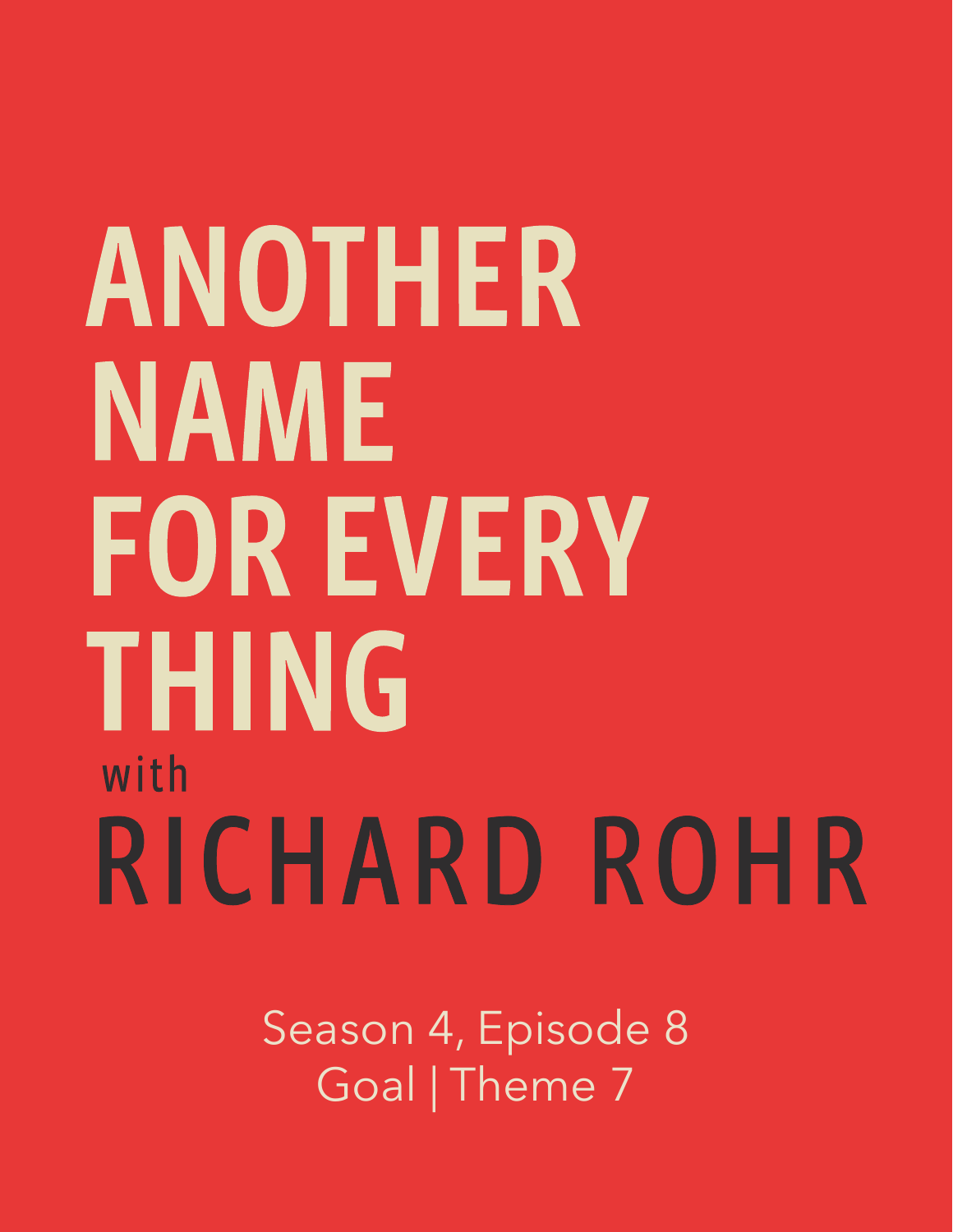- Brie Stoner: [music] So, Paul, apparently, you've arrived. [laughter] I don't know if you knew this, but I think Richard, in this episode, officially christened you as a non-dual master.
- Paul Swanson: Yes, you know you can take my course online for \$99.95 to also become a non-dual master. [laughter] No, I was flattered, elated, that Richard sees something in me.
- Brie Stoner: Oh, yeah.
- Paul Swanson: I just try to receive it and hold it lightly because I was not expecting him to offer such kind words upon me.
- Brie Stoner: Well, isn't that just, I mean that's just the example that I feel like he's offering us, of deep, profound humility where we can look at this concept of non-duality that we often get so heady and achievement-oriented about, or kind of equate with some sort of blissed-out state, and he translates it into incarnation, into it looks like you, Paul. It looks like the ways in which you hold space for us. It looks like the person down the street. He brings a fleshy, human approach to this tenet, which I'm going to read out right now: Non-duality is the highest level of consciousness. Divine union, not private perfection, is the goal of all healthy religion.
- Paul Swanson: We really lean into that perfection piece, which we've noticed comes up quite a bit in our conversations, and how that is not, this old model of achieving perfection is actually a barrier to our leaning into the stance of non-duality.
- Brie Stoner: Yeah. We also spent some time in this episode talking about how divine union isn't a static thing. It's not a one-and-done. It's not just a place you hang out, but rather, divine union seems to be inviting us into action, into manifesting. It's a part of that creativity on behalf of the whole that moves in and through us with momentum, with dynamism, which I found really helpful, so that it wasn't just this idea of, like, yes, take the elevator up to the seventh floor of non-duality, and from there, you will see everything and know everything.
- Paul Swanson: I also love the way that those values that we've talked about—simplicity, simplicity, devotion—and public virtue, are such a part of this. Those are not lost. Those are a lot of how this looks like with flesh on it.

 And then, gosh, I was so grateful that Richard offered a little bit of guidance for those in our first half of life about how one should approach non-duality.

- Brie Stoner: What does he call them? The four splits?
- Paul Swanson: The four splits. [music]
- Brie Stoner: It was so practical. We found them to be immensely practical, and it's something that I'm going to be taking with me as I continue to try to live into these tenets a little bit more as ways to see where I am cut off from the whole. Where am I not functioning from union or unification or the act of "oneing"? We hope that you'll find this conversation helpful in unpacking the seventh theme on non-duality. [music ends]

So, Richard, we have made it to the seventh theme.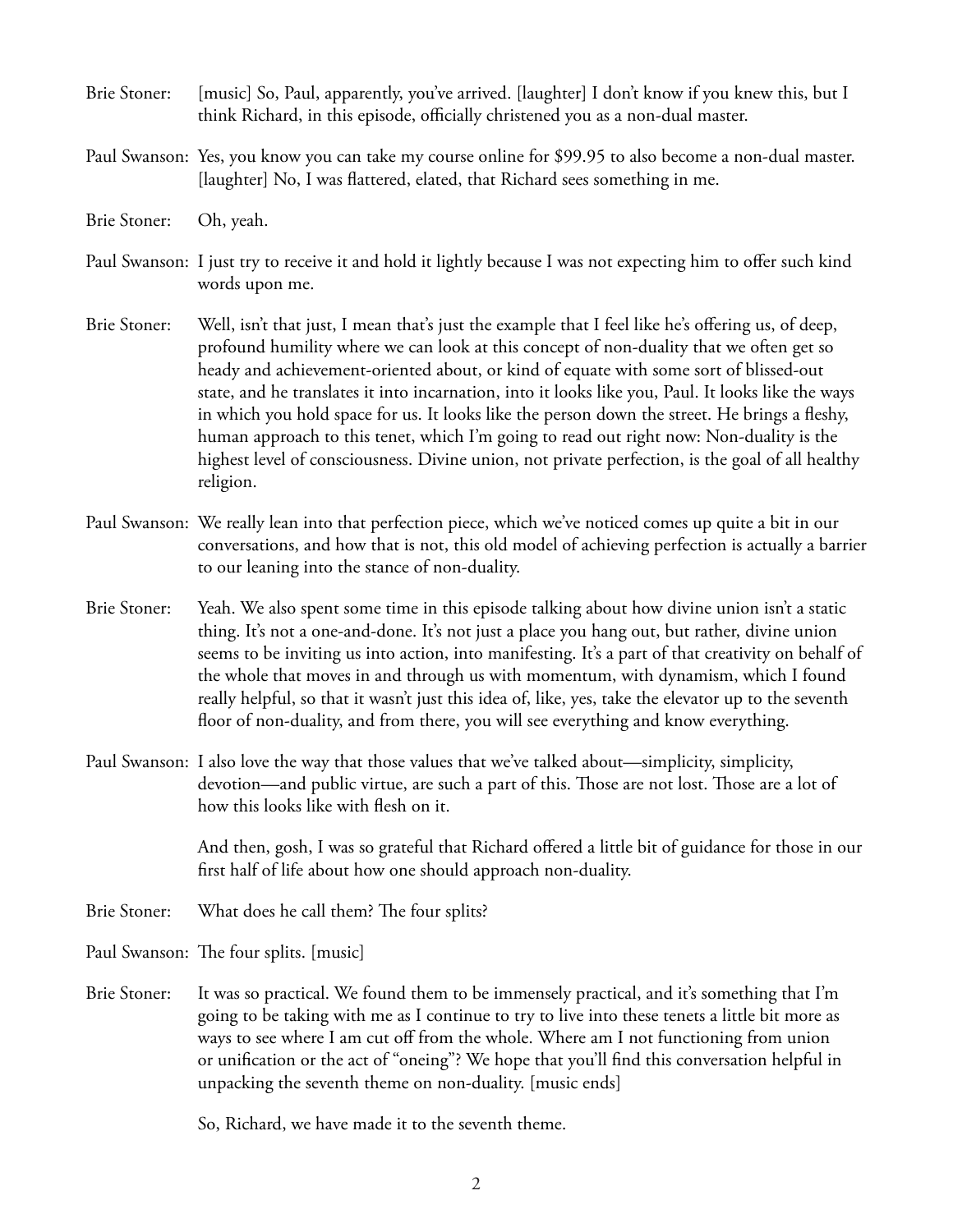Richard Rohr: Yep.

Brie Stoner: I feel like the seven-story mountain, like we just got to the pinnacle here. [laughter]

Richard Rohr: It is funny that we concluded with seven themes.

Brie Stoner: After all.

Richard Rohr: Yeah.

Brie Stoner: I'm going to read the seventh theme out loud just to begin our conversation today.

Richard Rohr: Sure. All right.

Brie Stoner: The seventh theme of the Alternative Orthodoxy is non-duality is the highest level of consciousness. Divine union, not private perfection, is the goal of all healthy religion.

> Paul and I kind of thought maybe you could kick us off, but we were thinking about instead of sharing a story as we have been with each of these themes that helps us put flesh on it, we wondered is there somebody in your life that really embodies this tenet for you, that pointed the way, that helped you see that this tenet can be true and can be actualized and realized?

- Richard Rohr: Yeah. There are actually a lot of them over the years, and you'll be happy to hear this; usually, they're Nines.
- Paul Swanson: My people.
- Brie Stoner: I knew you were special and holy for a reason. [laughter]
- Richard Rohr: Not that the rest of us can't learn it, but to Nines, it just comes naturally. It's like, yeah, why wouldn't you do that? It's your gift. It really is. I wonder if that's why in the Enneagram the Nine is put at the top as the archetypal simple human being. They refuse complexity if it isn't necessary. Now, there's a good meaning to complexity, but there's a bad meaning. The bad meaning is the splitting of an issue or a problem into two alternatives and thinking because you chose one you're smart.

 So, most Nines I've ever known, going back to the New Jerusalem days, they were the peacemakers, they were the resistors, and yet they did it consistently in such a non-showy way, such a non-pretentious way. In fact, you'd find out they'd been doing something for months and the rest of us didn't even know about it. It's really your gift.

 But do you want a single name? Well, one's sitting across from us. Paul Swanson. [laughter] He is. That's your gift. Everything I just said is true of you. You resist drama, and you resist pushing yourself forward, and that non-egocentricity allows you to be a kind of non-dual person a little more quickly than the rest of us. I'm not saying you're naturally enlightened. You have to go through growth and—

Paul Swanson: Oh, I know that. [laughter]

Richard Rohr: --growth and suffering like everybody else, largely in terms of purifying your motives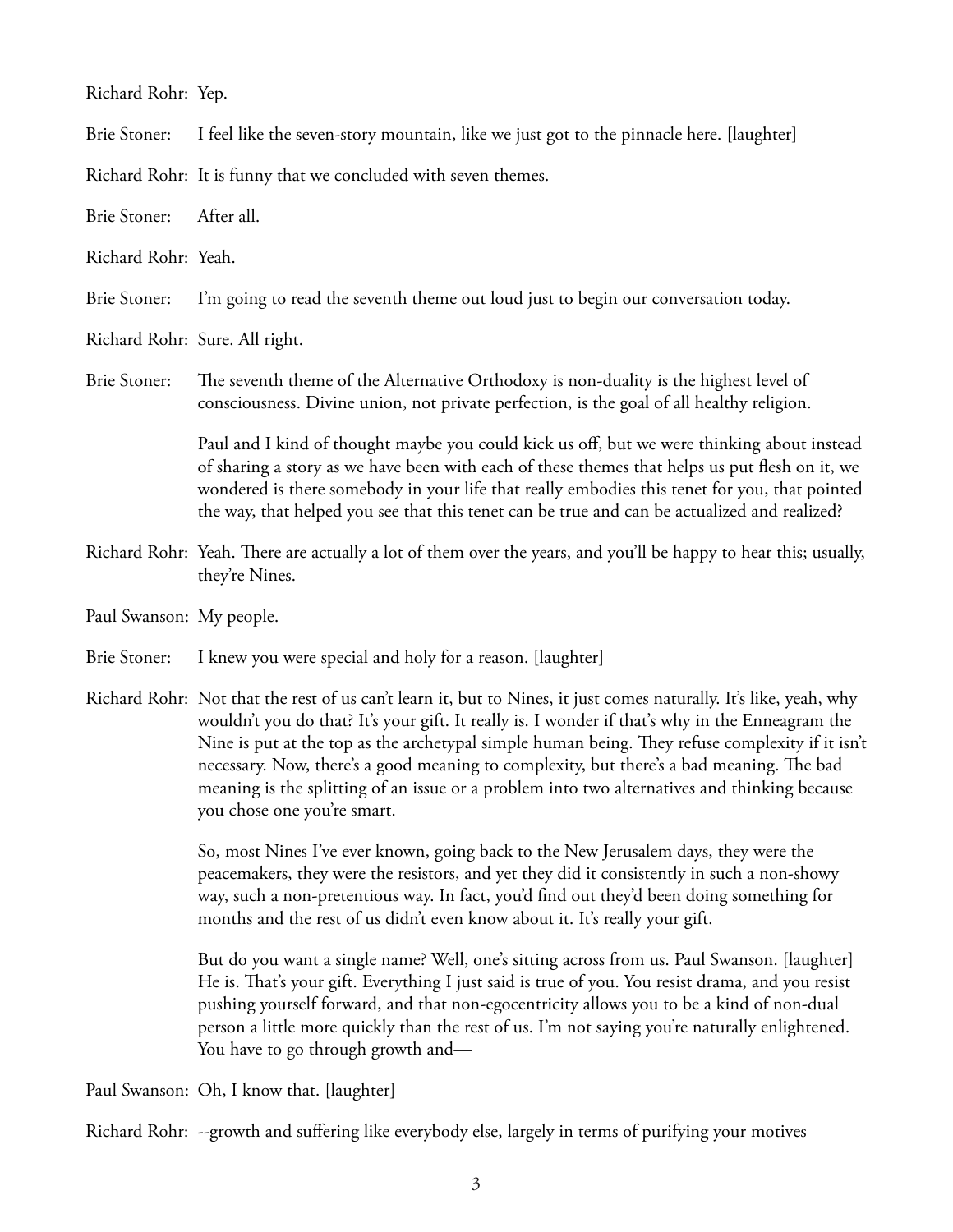and choosing love again and again. It always seems like you have a head start. It's wonderful.

Paul Swanson: This has suddenly become my favorite episode. [laughter] You know, something that came to mind for me is someone who lives here in Albuquerque. His name's Chuck. He lives a very radical lifestyle. Very radical. He lives on less than like \$500.00 a year. He invites anyone who needs a place to stay into his home. All of his food comes from what everyone else wastes. But I think it's been that radicality that has been the gateway for him to live out of this union.

> He also has a very deep prayer life. He begins the day in a couple hours of prayer, just abiding in that presence. I've never heard a judgmental word come out of him—

- Richard Rohr: I haven't either.
- Paul Swanson: --from those who live. Yeah, you know him well, too.
- Richard Rohr: Sure.
- Paul Swanson: That spirit is so contagious to me, of this is what happens when someone lives in deep, abiding union.
- Richard Rohr: Thank you. That's true. I've passed him on his bicycle many times over the years and feel so guilty in my little Honda. The Franciscan rides by and the true Franciscan rides his bike. Yeah.
- Paul Swanson: How about you, Brie? Anyone come to mind?
- Brie Stoner: Yeah, I think it's almost like I catch glimpses of this in little moments with different people. It's almost like little shards of colored glass, you know, that you get this little glimpse at character traits that really seem to come out of non-duality, or that seem to be the outcome of that inner stance.

 One of the things that I think about with this tenet is one of our faculty members, James Finley, just his humor. His sense of humor, the way he is just so fully free, almost like the perfect embodiment of the holy fool, right? He'll give these incredible talks, and then he'll come down from the stage and be like, "Yeah, I don't really know what I said. They're all listening, and, you know, they think I'm a master. I don't know what I'm saying."

 It's just like this lightness and not taking himself so seriously, but considering that the challenges that he has lived through in his life and the trauma that he has experienced—

Richard Rohr: Yeah, and still is. Yeah.

Brie Stoner: --to have that kind of lightness of spirit that is so, it's delightful, and it delights in others, and it allows others to then feel delight as well. There's just this effervescent quality to Jim that anytime I'm around him, I'm just like, yeah. There's something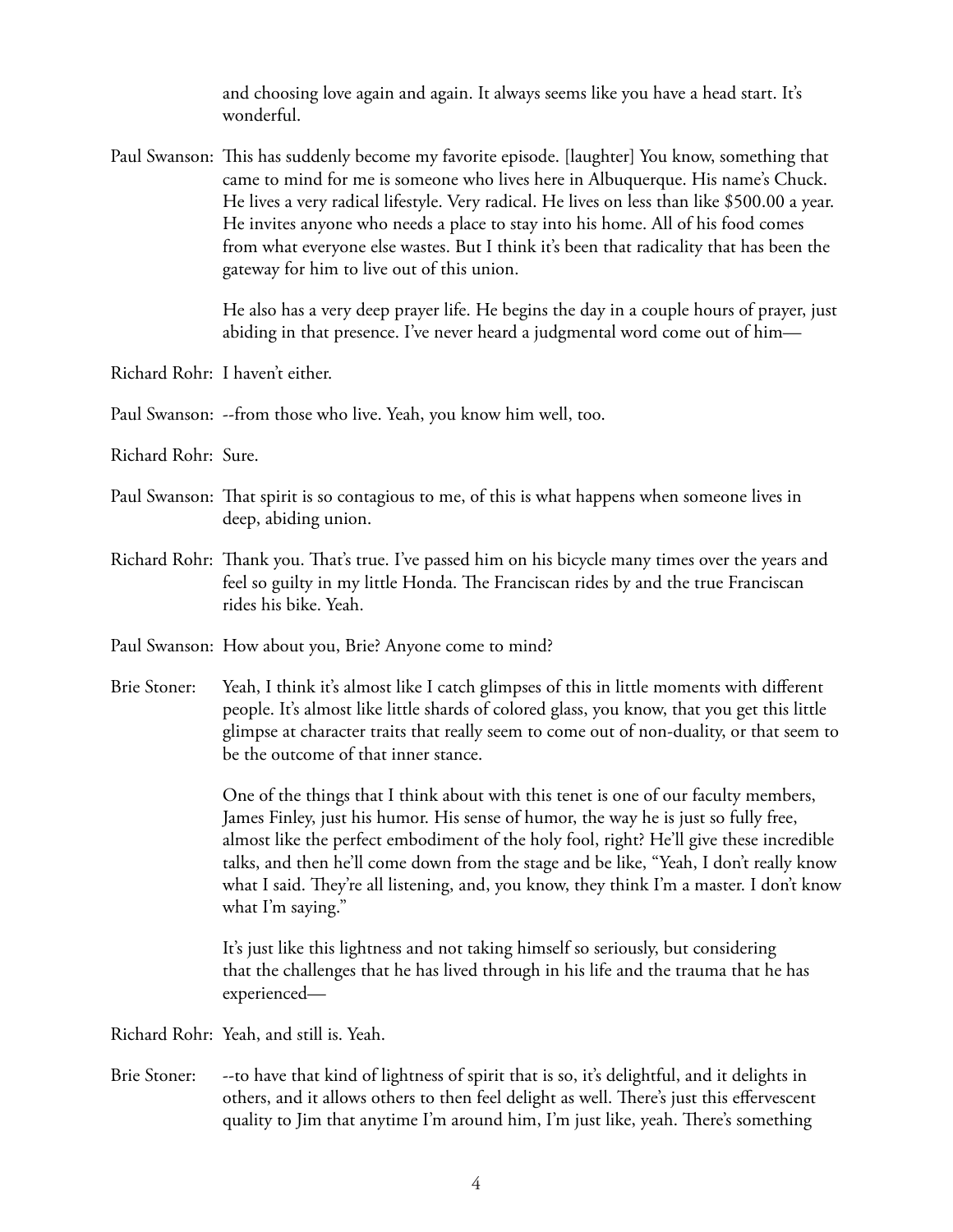about that energy that feels like it's the product of deep, divine union.

Richard Rohr: Yep.

Paul Swanson: Well said.

Brie Stoner: So, as we jump into this topic, I think one of the greatest foundational dissonances that we're still living with in Christianity that we've been talking about on this season is the idea of consciousness or union as state, as if it's a static floor in a building that we just need to climb up to or take an elevator to.

> I hear in the conversations we've been having this week a shift into dynamism, to be thinking about these concepts in relationship, and in creativity, and in evolution. It kind of takes on a different tone when we shift into that because it becomes more about an inner creative stance as opposed to this static floor that we're all trying to climb up to.

 How does Jesus's prophetic example, lived, creative, dynamic example of his life, influence how you think or talk about non-duality?

Richard Rohr: Well, of course, he's my stamp of certification that this is legitimate even though he never uses the word. But if you look at his teaching method, he's always leading people to non-reactionary, non-choosing sides, and the way that he has to do that very often is to identify with the rejected side, but not in a sense of punishing the perpetrator. It's very clever. It seems like we didn't have the eyes to see that, but it's clear that he does.

> So, even now, preachers don't tend to point that out. They just settle for a miracle or the healing of a leper, like we had this morning, which you don't know what to do with until you know that the leper was not a Jew. Leprosy was considered sinful or a sign that you were sinful. You have to read the whole context of most of Jesus's stories. It's the relationality that is revealed in the story that reveals the real message.

> Relationality is complex. Like you say, it's dynamic. It's not one issue. It's about six issues coming together. I don't know how we're going to train people to rethink that way because I listen to political discourse, I listen to most of the theological discourse, at least within my Church, and since the Reformation, between churches, and it's always binary. Always oversimplify your right answer, and oversimplify the enemy, why he is wrong. It's just, "Oh, stop doing that." It's never going to get us anywhere.

So, Jesus didn't succeed thus far in teaching it very well because, sorry to have to keep saying this, we made his life into a set of transactions that were supposedly wonderful. Well, they were wonderful, but the medium was never the message. It was always the conclusion was the message, and we were supposed to go, "Wow." But a lot of "wows" don't add up to non-dual consciousness on either side where you [say], "Yep, we got it. It's settled."

> There's something about non-duality that leaves you deliberately, intentionally, partly, unsettled, but settled enough to be unsettled a little bit, if that helps. I think it's the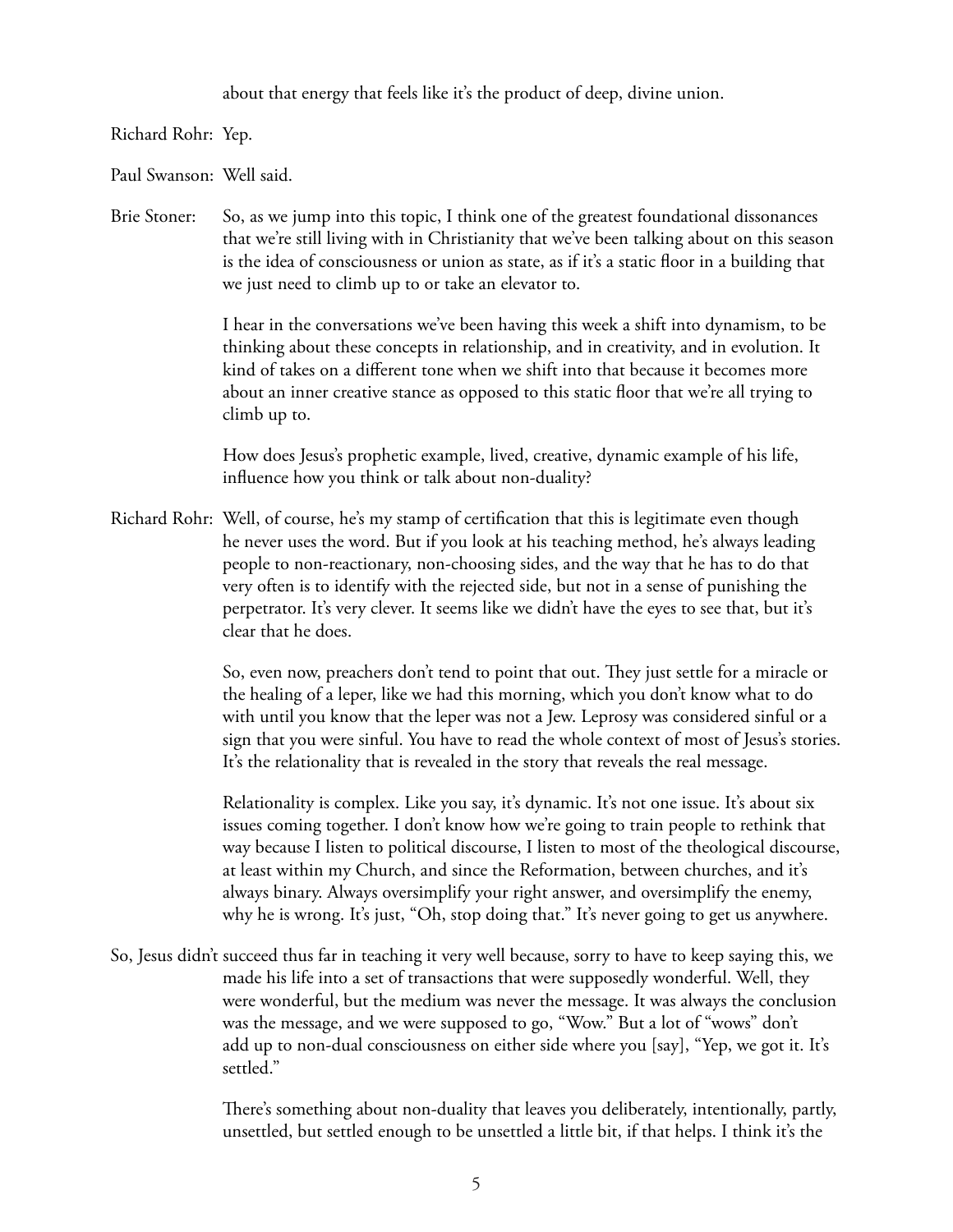change that changes everything, if that doesn't seem like an overstatement. I think it's the pearl of great price. It's our epistemology, or should have been. You know the meaning of epistemology. A lot of people don't, but I had to have a whole year of it in college, and it's a science of knowing how do you know.

 And so, we spend a whole year studying theories of knowledge. How do ideas get settled in your brain? I think it's almost unhelpful to teach people theology or political conclusions without forcing them, or inviting them, or teaching them what's your, how do you know what you know? Because you read it in the National Enquirer? [laughter] Because you heard it on television? That's where most of our country is, and much of the rest of the world. You just watch politics in most countries.

Brie Stoner: Well, it seems like what you're saying is that fundamentally non-duality is an ongoing epistemology. It's an ongoing way of knowing—

Richard Rohr: That's right. That's right.

Brie Stoner: --an ongoing posture of being open to the flow of love, which is uniting. We don't ever arrive. This isn't something that you can arrive in and be like, "Ding! I'm on floor seven. I got to non-duality," but rather, it's an inner stance that allows us to channel the flow of loving more deeply—

Richard Rohr: Beautiful.

- Brie Stoner: --in relationality to the whole and to God. That helps me a lot, Richard.
- Richard Rohr: It does because people don't feel you're laying a new ideological trip on them with this new clever word. You know something that might help in this conversation is, again, the master, Ken Wilber's, distinction between stages and states. So, you made the point that, and I think that's right, no one achieves it as a permanent state. Take what the Twelve-Step people call the confusing moments "HALTS": hunger, anger—

Paul Swanson: Loneliness.

Richard Rohr: --loneliness, tiredness, and stress. When you're in any of those five states, you will momentarily regress to a lower stage, but once you've touched upon what non-duality feels like or can achieve, you're forever fascinated by it. That's real helpful so none of us can walk around saying, "I'm permanently there."

> I'm always glad we have this story in the Gospels of Jesus sort of being an idiot with this poor Syrophoenician woman and calling her seemingly a dog.

Paul Swanson: Right.

Brie Stoner: Yeah.

- Richard Rohr: He must have been hungry, angry, lonely, tired, or stressed that day.
- Brie Stoner: He was having a bad day.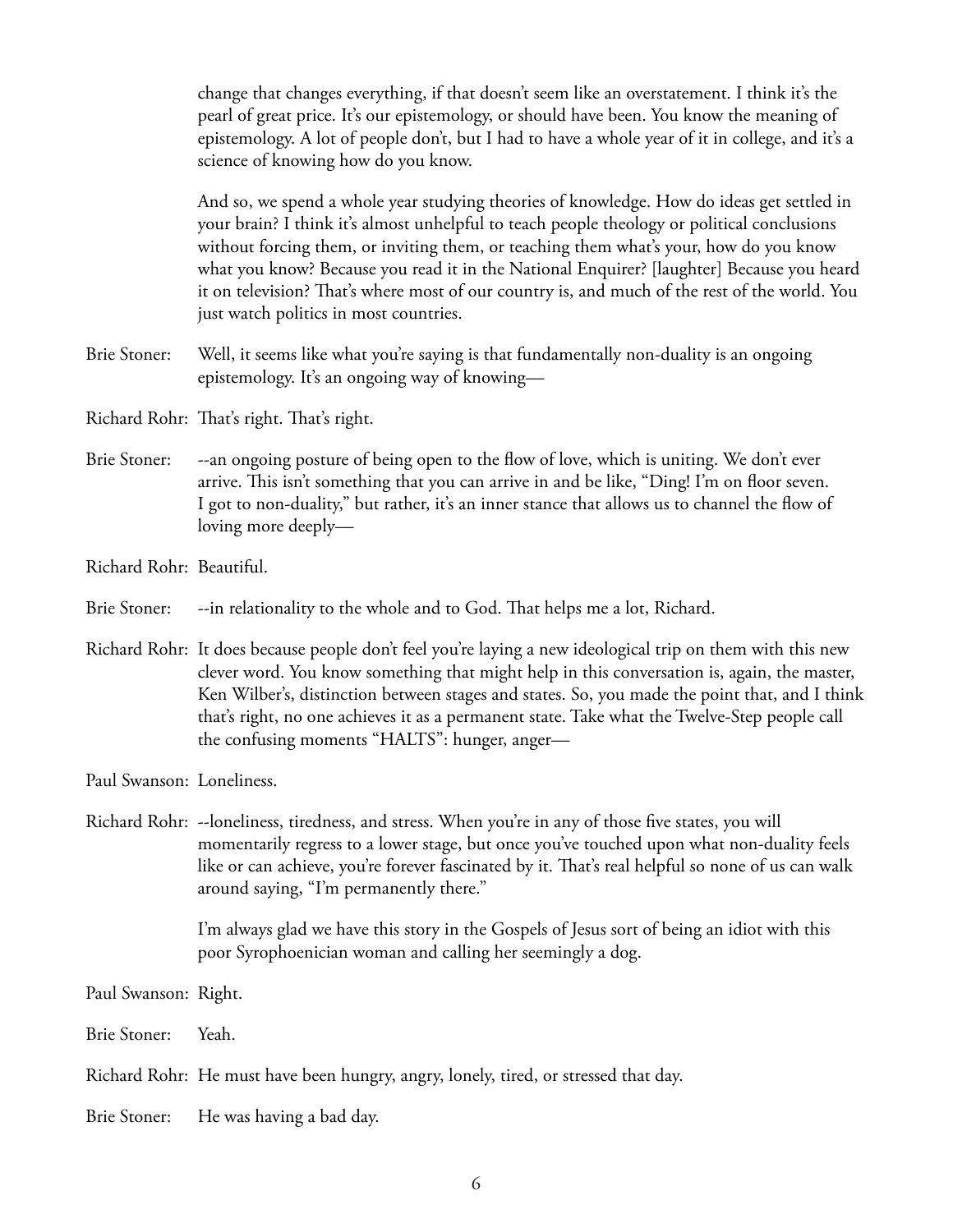- Richard Rohr: But the wonderful thing is he reverts then to a non-dual apology and praises her within the same conversation, but he slips into it for a moment. It's an important text that it's in there, that even Jesus didn't achieve non-duality as an absolutely settled permanent state. He must have lost it now and then. There's no evidence. Well, maybe when he was teaching the elders at thirteen, but there's not strong evidence that he had it from his birth to thirty, even. What was he doing all that time? Maybe he was chewing out people, I don't know. [laughter]
- Paul Swanson: Yeah. Did you ever hear that John Prine song, "Jesus: The Missing Years"?
- Richard Rohr: Oh, no.
- Paul Swanson: It's a funny song just about his own imagining of what Jesus was up to, you know, falling in love, going to college, becoming a hippie.

Richard Rohr: Yeah, it's transferred to our period.

- Paul Swanson: Yeah. But taking this thread and continuing to pull on it, thinking about how Jesus has often been put on the pedestal of, well, Jesus was the son of God, therefore union was in the bag.
- Richard Rohr: Yes. Yes. Yes.
- Paul Swanson: So, how can little old me even achieve, to use the wrong word, but participate in union? How has Christianity set up kind of that false, the falsity that we also cannot live in union through moralistic trappings? You talk about in this tenet it's not private perfection, but as a system, that's kind of been the set up for union for a lot of us, as we've seen how do we participate in the life of God from a deep sense of union?
- Richard Rohr: Well, I'm sure you know what my answer is: Because we worship the messenger instead of the message. I'm not saying we should even worship the message, but the way I usually say it is, "We worship Jesus as an icon of specialness and absolute uniqueness instead of following him." It's very clear in all four Gospels, he said, "Follow me." He did not say, "Worship me."

 In John's Gospel, he says, "What I have done, you also must do." That's a significant change of position, of strategy. If we can see Jesus as the model, as the mentor of what union looks like, what union feels like, and what we also can do. I don't know that we're going to get very far until we do that. It's no small issue. All this worshiping of Jesus. I know you've got to do it in the first half of life to find your focus. You need devotion. You need to fall to your knees. You need someone to say, "You are my Lord and my teacher." But then we don't really let him be our teacher. We just keep worshiping the icon instead of letting the transposition of place take place.

In The Universal Christ book, I talk about how good Catholics, who I'm most familiar with, they will come up to Communion, not the largest majority of them but enough, and after you've handed them the body of Christ and they receive it, they will turn toward the tabernacle where the reserved bread is kept and genuflect, which shows they didn't get the point: You're now the tabernacle.

> It's, "No, I am not worthy." Well, what's the point of this whole communion thing? It was just given to you. The state of communion was given to you in your unworthiness. We're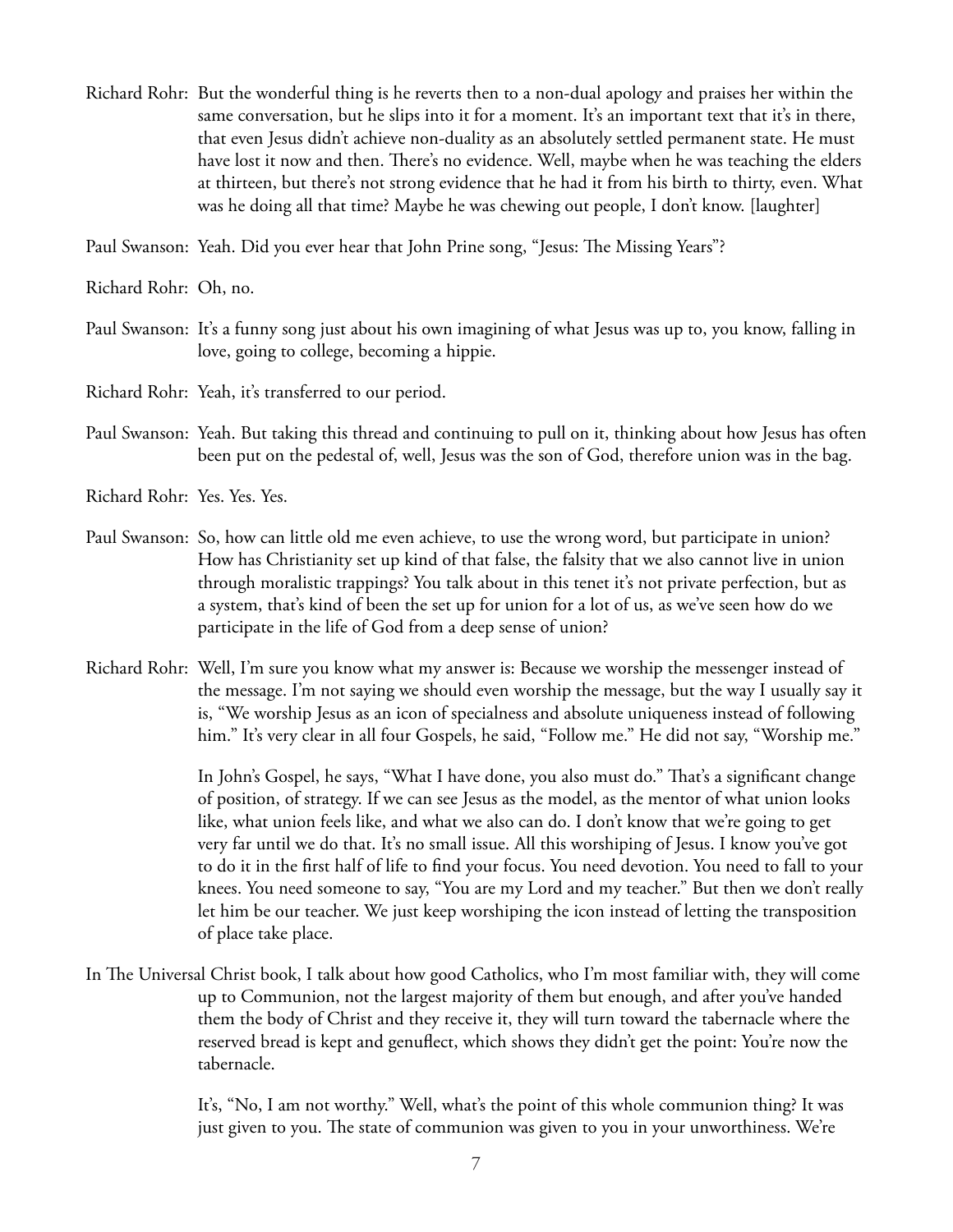back to our earlier themes, how they're all building on one another. Now I can walk with a dignity that I don't have to apologize for, or prove, or earn. That's our big message, that incarnation is continuing in the body of Christ, and we do that by continuing into symbolic elements. I admit they're symbolic. That's not saying they're not real and giving those elements for people to eat and then, you stand there with your dignity restored.

 But we keep them at the lower level where they're still fawning and fretting about their worthiness. What a way to miss the message. Of course, we're unworthy, but do you really think you're ever going to get to a place where you're not?

Paul Swanson: Right. [laughter]

Brie Stoner: Yeah. But that was the set-up trap for so many of us-

Richard Rohr: Yeah, the trap. Yeah.

Brie Stoner: --within Christianity, to think that we were going to just get to that place of perfection—

Richard Rohr: Someday.

- Brie Stoner: --and that we had to deny our humanity, and all the things that made us human, which gets to your question.
- Paul Swanson: And deny the divine image within us.

Richard Rohr: Within us.

Brie Stoner: Yeah. Like I remember—

Richard Rohr: You got it.

Paul Swanson: As foundational.

Brie Stoner: --I remember coming across this and thinking for the first time, could it be possible that I am also incarnating Christ? What? As me? Even with all my daily momentary mistakes?

Richard Rohr: Sure.

Brie Stoner: I think what I'm picking up on, and what you're saying, Richard, is that this concept of union, you just used the example of Communion, the Eucharist, for example. It's not something that just happens once and is done—

Richard Rohr: No. No.

Brie Stoner: --so if we use this dynamic principle, the act of union is "unioning," It's "oneing,"—

Richard Rohr: "Oneing," very good.

Brie Stoner: --to your use of "oneing," it seems to be an act that is continually happening. And picking up on some of our previous themes of the Trinity and the path of descent, that union results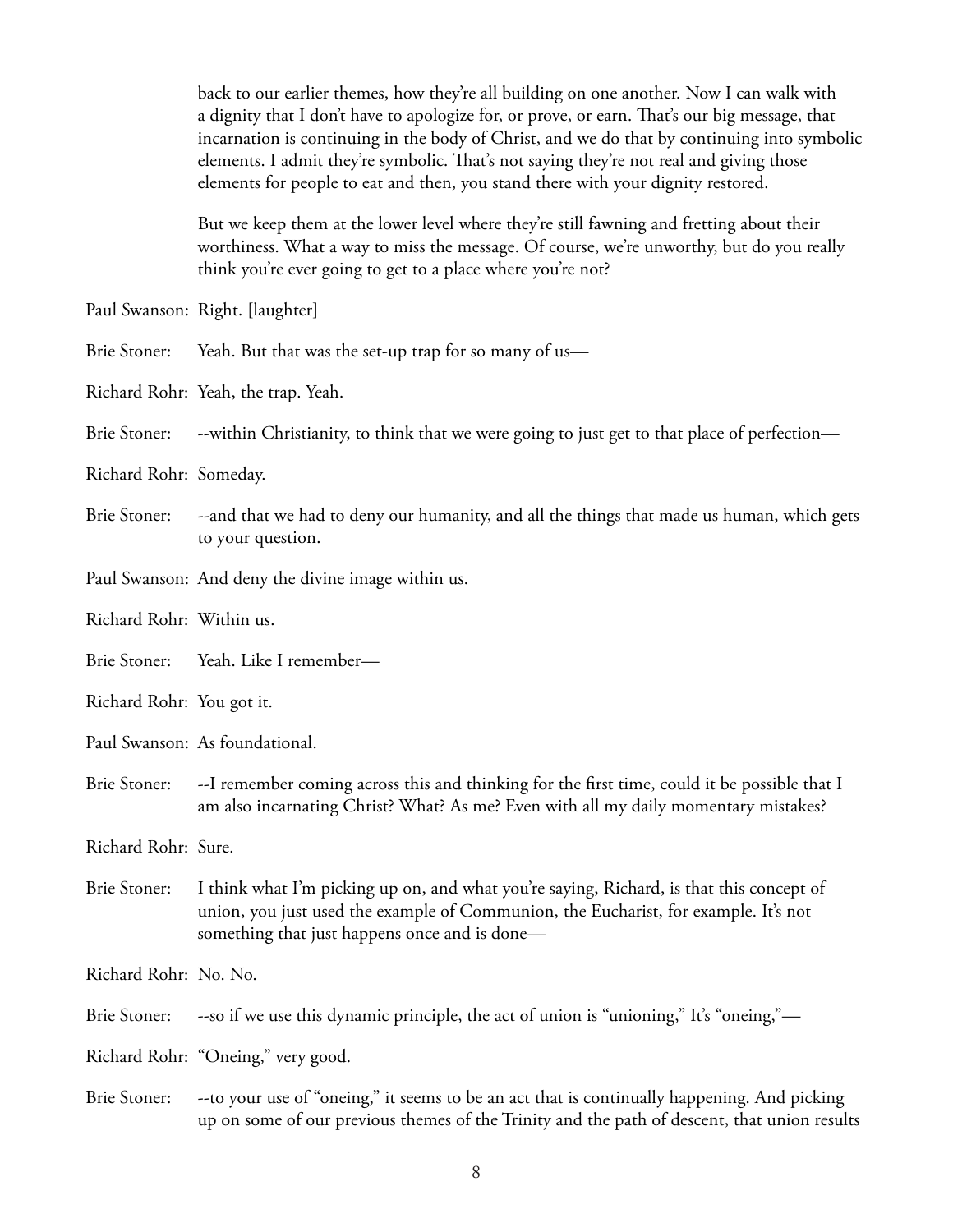in an outpouring. It moves us into manifestation. What do you think is the relationship between non-dual union and creativity or outpouring in love?

Richard Rohr: Well, I don't know that your creativity can be truly generous and free from ego unless it's founded in a deeper connection than "I'm doing this. I'm the dancer. I'm the artist. I'm the poet," which you are, but it's because you're standing in a deeper stream whether you know it or not.

> Again, Jung's phrase, "Called or not called, God is," which he had written over his doorway. Named God or not named God, God still is acting. God's action really doesn't depend upon us. It might be increased on us believing there is a God. God is still acting because you are still his living icon.

> That came about through a rather massive, unfortunate understanding of the word "believe" because I do know or have faith. Most of our Bibles translated "believe" or "have faith" as a mental exercise. If we had translated it as "trust," to trust that God is good, you are good, God is here, you are here, that would have born much more fruit, and it's certainly legitimated by the Greek word in the New Testament that we usually translate belief or faith [as] have trust. It's a much more dynamic, fruitful word. It really is. So, when I get to read the Gospel in church, I just change it. [laughter]

- Brie Stoner: The Rohr translation.
- Richard Rohr: I'm terrible. Yeah.
- Paul Swanson: Richard, not to butter your bread too much, but I'm thinking about some of the ways that you've spoken in this podcast where when we brought up The Universal Christ, you'd say, "Did I write that?"
- Richard Rohr: Oh, yeah, constantly.
- Paul Swanson: To me, it's such a model of how you are that vessel. You are that glass that the light is shining through, and that you sometimes—
- Richard Rohr: One. I'm one.
- Paul Swanson: One. Yeah. Sorry. Not the only, but you're even surprised by the way that God is also working through you.
- Richard Rohr: Constantly. Constantly. And I say, "Why me?" I do. "Why me?" I think he picked someone in this case of medium intelligence and medium morality so I couldn't think I earned it, or, "Oh, boy, I'm a little superman," and I believe that with all my heart.
- Paul Swanson: And a little bit smelly.
- Richard Rohr: And a little bit smelly. [laughter] I put my deodorant on this morning.
- Brie Stoner: I'm really appreciating, I know we've been saying this a lot, but how these tenets are building on each other. We were speaking before about personhood as one through whom the whole resounds. Seeing reality as one reality that is a system of relationships that is relational so that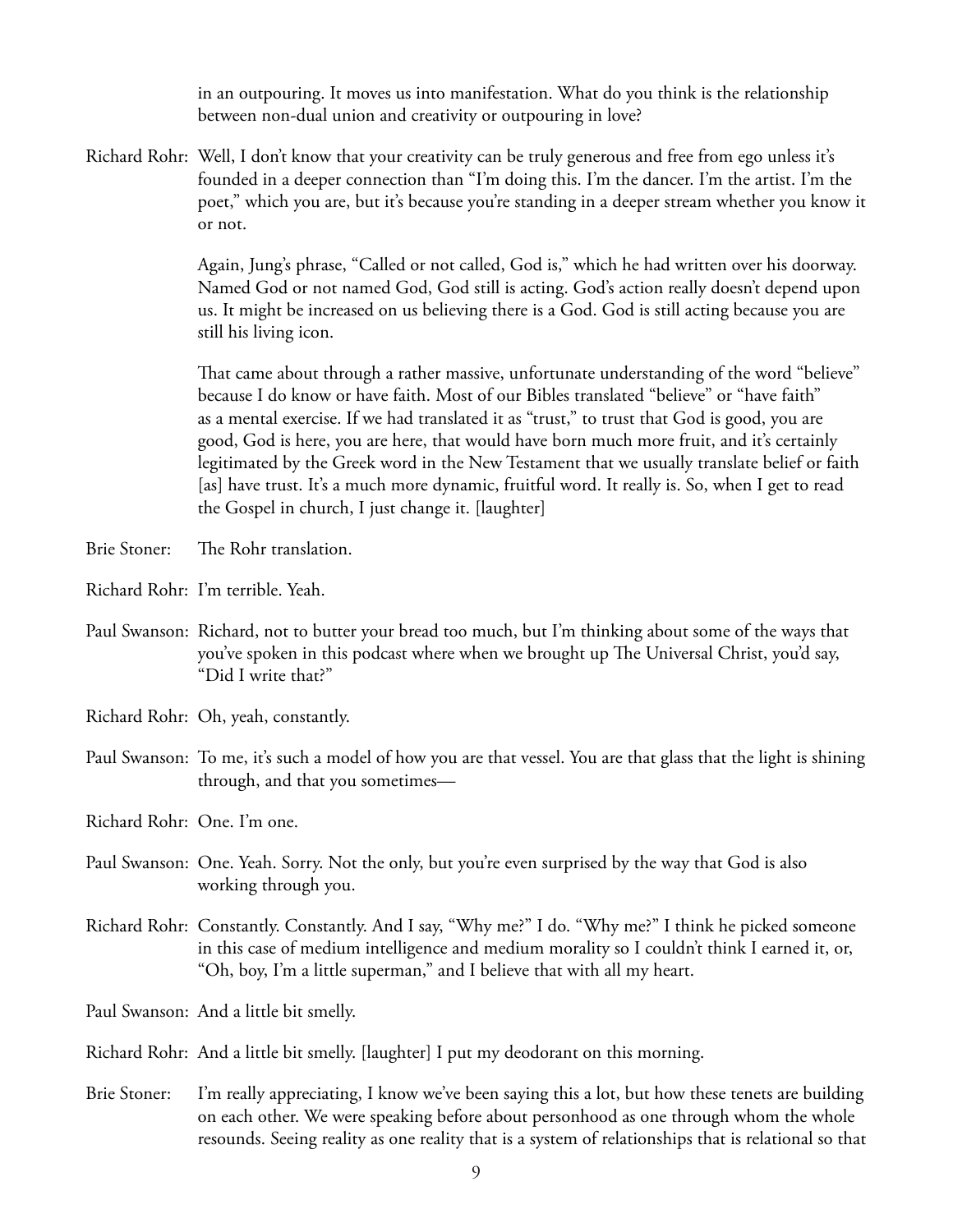we have that sense of connection to the whole and hopefully live from that.

 I wonder if you could talk to us a little bit about Paul's description of the mind of Christ, and how is non-duality connected in your mind to his description, and how might that be related to this wholeness that we keep talking about, the mind of the whole or the connection to the whole?

Richard Rohr: I don't know that he gives a fully proper definition, does he, of the mind of Christ? He uses the phrase, but the context in which I remember it, you're already going in the right direction, it's only held by the whole, by the whole body in its connectedness, in its love, in its union, is the mind of Christ. The isolated individual can reflect it, can participate in it, can draw upon it, but for me, or you, or anybody to think we have it by ourselves in a state of separateness, that's what's not true.

> Even in Catholic theology, of course, we gave a great deal of authority to the Bishop of Rome who we saw as this successor of Peter, and who's the man who says it wrong the most in the New Testament? It's Peter. So, right there we're given an exit clause that the one who supposedly speaks for the whole still is fallible. That's why no pope has invested himself in his supposed own infallibility. Before he proclaims a doctrine to be true, he has to read the whole body of Christ and say, "Am I reflecting that?"

 But the trouble is in these first 500 years since the Reformation, we thought the whole body of Christ was the Eastern Church and the Western Church and largely ignored the Protestants because we were too able to exclude you as heretics. We really wouldn't do that anymore, I don't think.

- Brie Stoner: Thank you. Thanks for including us. [laughter]
- Paul Swanson: Good to be back. Richard, it seems like the implications for us would be to live as those for whom the whole resounds through. Is it right to say do we tune our minds to the whole as our ethical work in contemplation?
- Brie Stoner: As the mind of Christ.
- Paul Swanson: Yeah, as the mind of Christ.
- Richard Rohr: That's lovely. I like that. That takes time. Well, I'm glad I entered at the point I entered on. I don't expect everybody to be a scholar or a historian, but to make some attempt to understand did other people ever say this? That's the critical way you've got to be attentive to the whole. Did the Eastern Church ever teach this? Did any Protestant theologian ever teach this? That's the humility that's required to be attentive to the whole.

 Invariably, if you take the time to do that, you'll see that the great truth keeps recurring in century after century, group after group; less so in one case, more so in another. It really takes humility to be attentive to the whole because you have to let go of your central position as the whole enchilada and "defer to one another out of obedience to Christ," as Paul says.

The title, and Pope Francis has made a great deal of this, that the title from the early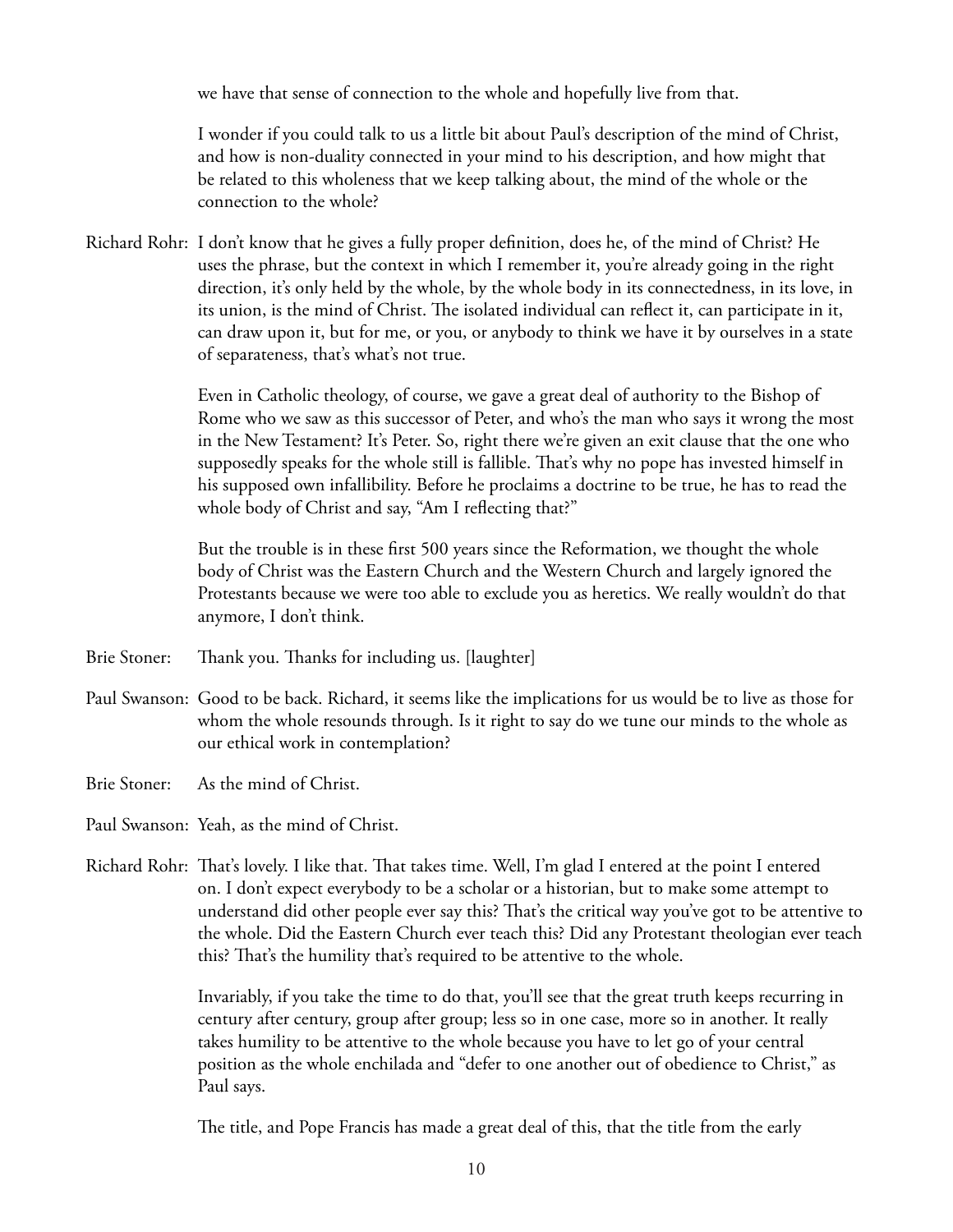centuries we gave to the Bishop of Rome, it's written on stone all over the city of Rome, is Pontifex Maximus. That's Latin. It literally means "the great bridge builder."

Brie Stoner: Wow.

- Richard Rohr: Pontifex, to build a bridge; Maximus, the greatest bridge builder. Oh, if only he'd done that, you know!
- Brie Stoner: If only we all did that.
- Richard Rohr: Well, but he didn't model it for us, but Pope Francis is making a great deal of it. It's written everywhere. If you ever go to Rome, look on a stone. It'll say, "Pontifex Maximus." This pope or that pope, "Pontifex Maximus." That it never hit them that they'd taken that title to themselves, but the only bridge they were building were the little clans within Catholicism. They didn't know how to reach outside, or how to reach to the Eastern Church very well. Yeah.
- Brie Stoner: Hmm. It's reminding me a little bit of thinking about the symphony and how in the very beginning the first chair violinist gets up, and then everybody tunes to—
- Richard Rohr: Yes, yes. You always hear that.
- Brie Stoner: Yeah. That to live this out would be an invitation to constantly be listening and tuning ourselves to the whole.
- Richard Rohr: That's a wonderful metaphor.
- Paul Swanson: That is a beautiful image.
- Richard Rohr: Thank you. Yeah. I like it. I like it.
- Paul Swanson: So, Richard, thinking about someone who leans into this inner non-dual stance, what do you see as their role or responsibility back to their local community, whether it's a church or their own post in their local context?
- Richard Rohr: Of course, the obvious first answer is their first responsibility is to model it, to represent it. Their second responsibility is to know it'll be roundly misunderstood. It will look like a false moral equivalence. It will look like refusing to take a stance, like not being prophetic. It's really a shame that it looks, to the person who immediately takes sides overly eagerly, they don't admire it first of all. They will seek to shoot it down as weak thinking, or pandering to the enemy, or the heretic, or whatever it might be.

 So, I think if you don't teach the non-dual mystic, contemplative—use whatever word, just Christian, as it should be—some ability to carry the cross of rejection. I have to believe that's why Jesus was rejected. I mean, because we say, "Why would anybody reject anybody so loving and so sweet?" Well, you just heard why. It doesn't look like strength. It looks like weakness. It looks like standing for nothing. It looks like refusing to take a stance because you don't join my stance on right or left, and that's why it's an equal opportunity critique of both the conservative position and the liberal position. Yeah.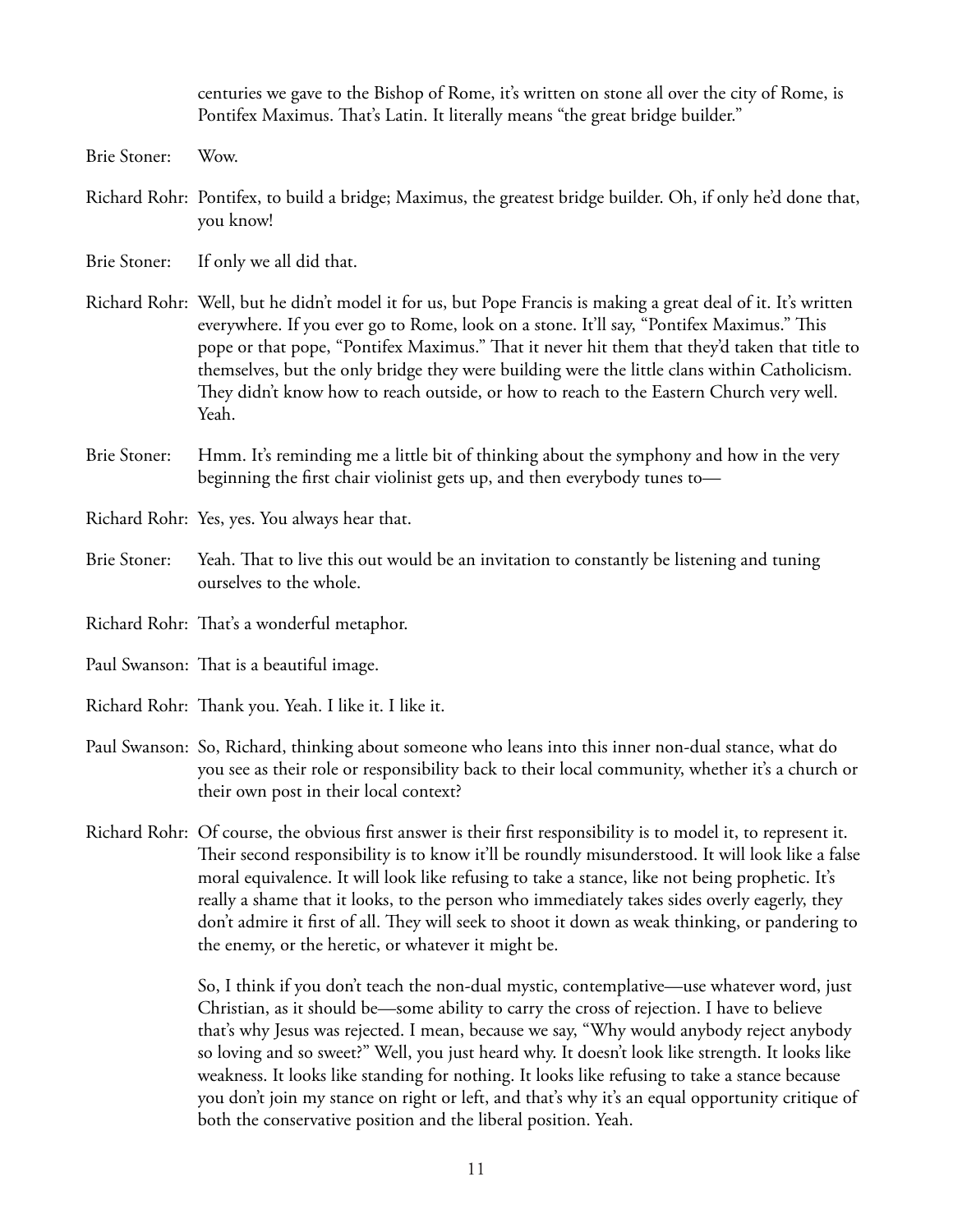Brie Stoner: But it also seems to be prophetic, too, right?

Richard Rohr: Oh, go ahead. Please.

Brie Stoner: That it's not a stance that, as we've been saying, results in passivity where we don't have the moral courage to stand up and speak out for those who are being oppressed. And so, your whole life in a way, Richard, has been so about this prophetic action piece, which is why—

Richard Rohr: Maybe. Not my whole life. Little pieces of it.

- Brie Stoner: All right.
- Richard Rohr: Little pieces of it.
- Brie Stoner: --but even in the desire to bring "action" into the name of the center, Center for Action and Contemplation. Where do you see the role of prophetic action being a part of this tenet or maybe needing to be a part of this tenet? Because even when I read divine union, not private perfection, sometimes in my mind, I find myself wanting to be like, "Divine union that's embodied in prophetic action. Divine union that is manifesting prophetic action."

 You know, I find myself wanting to add the action piece almost as a reminder just to myself that this isn't a private, internal stance. That it has a bearing on our actions in the world.

- Paul Swanson: Yeah. It has a public face.
- Brie Stoner: Yes. It was that public—So, what would you say is the role of prophetic action, and where would you put that into this tenet, or is it in this tenet for you?
- Richard Rohr: You know, Thomas Merton says in one place, if your virtue-- I'm giving my own words because of my faulty memory, but I think this is the gist of it: If your virtue is entirely private, individual, inner virtue, which is mostly what all of us have been taught. We weren't taught about public virtue. It was all I'm individually humble. I'm individually charitable. We ended up not being very well able to do that because we didn't move it to the public forum.
- But, anyway, back to Merton's understanding. He says that's altogether too private if it never has a public face, and that's what secularism is dealing with, and Millennials are dealing with that they're sort of afraid to show their cards. I admit certainly old-time Catholics and Evangelicals didn't just show their cards, they sort of pummeled you with their answers. We can't go back to that, but is there any place, and I think there has to be, for public virtue?

 Let me give an example that might not please everybody, but I always have thought that if Hillary Clinton had spoken more openly and calmly of her Methodist faith, showed a more nuanced bridge-building opinion between supposed pro-choice and supposed prolife, I bet she would have been elected. I really do. But she ended up allowing herself to be seen as a secular liberal. Do you understand? She didn't know how to bring, that's pretty much Protestant theology. It didn't develop the secular city, and how to live with faith in the secular city. Not that we Catholics did it much better, but we at least had it on paper that we should do that.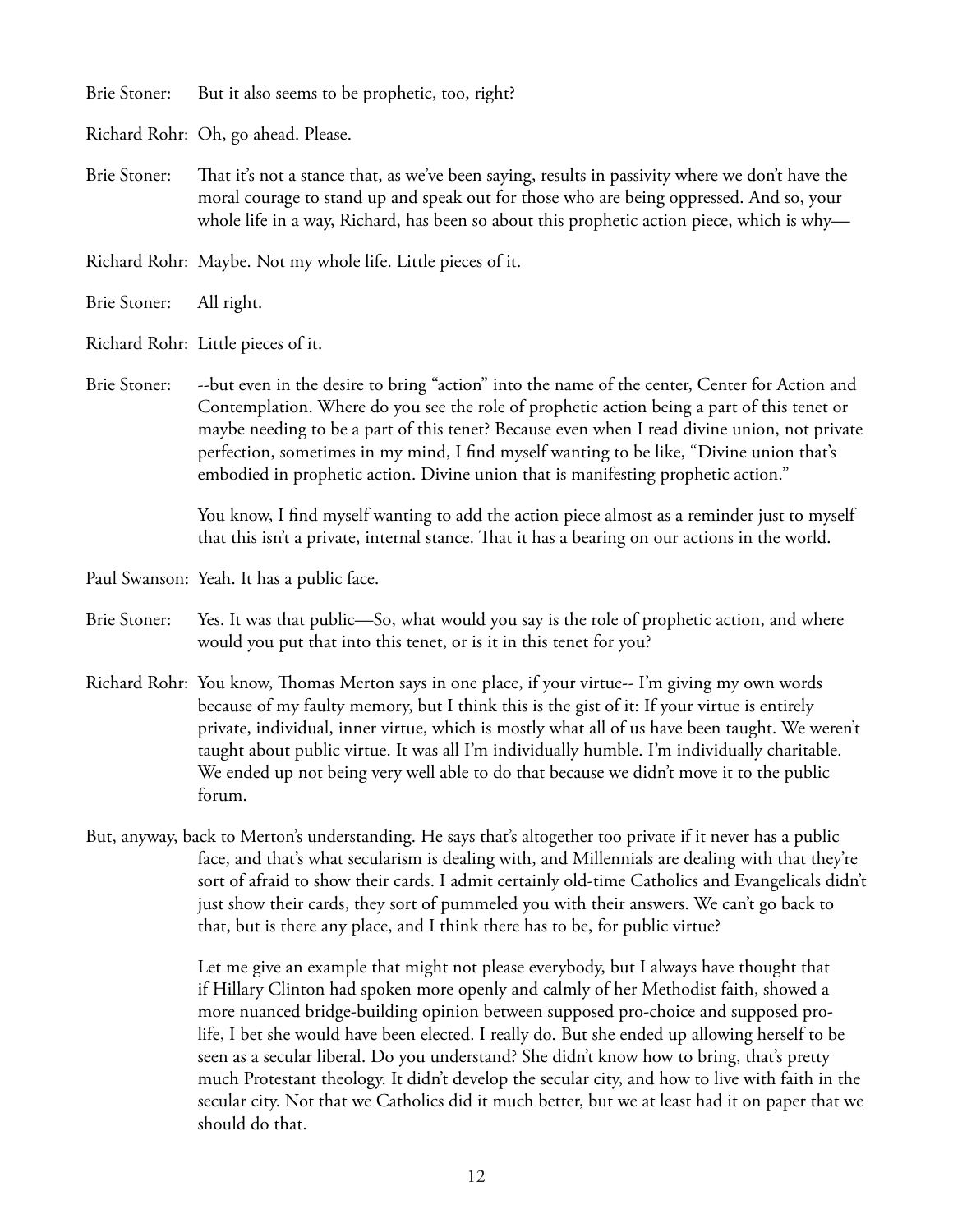So, I have to use an example like that that we all can relate to, so it doesn't become theoretical.

- Brie Stoner: Yeah.
- Richard Rohr: I really think it was her election to lose, and now look what we have. It's heartbreaking, really.
- Brie Stoner: It's helpful to bring in the public virtue into this tenet for myself. I'm thinking that in a way it's as if you're saying the public virtue of divine union, not private perfection, is the goal of healthy religion—
- Richard Rohr: Yes.
- Brie Stoner: --so that the public virtue component is of a lived response and action of coming out of divine union. That's helpful for me to move it into an external flow so that it doesn't just stay in that private inner perfection that you're distinguishing from.
- Richard Rohr: Yeah. Right now, it's—well, it's always been—I think it's crucial. If we don't bridge that gap everybody trying to be privately saved, and so forth, but it has seemingly no effect on their public attitudes. In fact, they're a little embarrassed to quote anything that is spiritual, Christian, faith filled. We've got to speak to the public forum, or we're going to end up being totally rejected, I think, because we have nothing unique to offer, really.
- Brie Stoner: Or helpful, practical. Yeah.
- Richard Rohr: Yeah. That's right. That's right.
- Paul Swanson: Yeah, and I'm thinking about with this private perfection, how some folks after seeing this will translate it as like my new pursuit is non-dual enlightenment and, again, kind of on that private lane still. I know you've said before and written before like, you can't catch the wild ass by chasing it, but you also can't—
- Richard Rohr: Not chase it.
- Paul Swanson: --not chase it. So how does one approach this without the sense of non-dual being an end goal but more of the dynamic process that one leans into or shows up with?
- Richard Rohr: Well, let's go back to what we introduced a few minutes ago about this being our epistemology. It's not yet our metaphysics. If we studied epistemology the first year, the next three years, we'd study metaphysics. Metaphysics is the nature of what is. How do you know what is than what it is? Now, that's a task of a whole lifetime: What's reality? What's truth? What's good? and so forth.

 Unless we start engaging at that level, I think we just keep refining our epistemology over and over again. If I had any possible critique of some Buddhism, that would be it: is it anything more than refining your epistemology? Now because they've done that, they end up doing it very well, I might add. Much better than we do. So, we need to learn to do it. How do you know what you know? Through what lens are you seeing?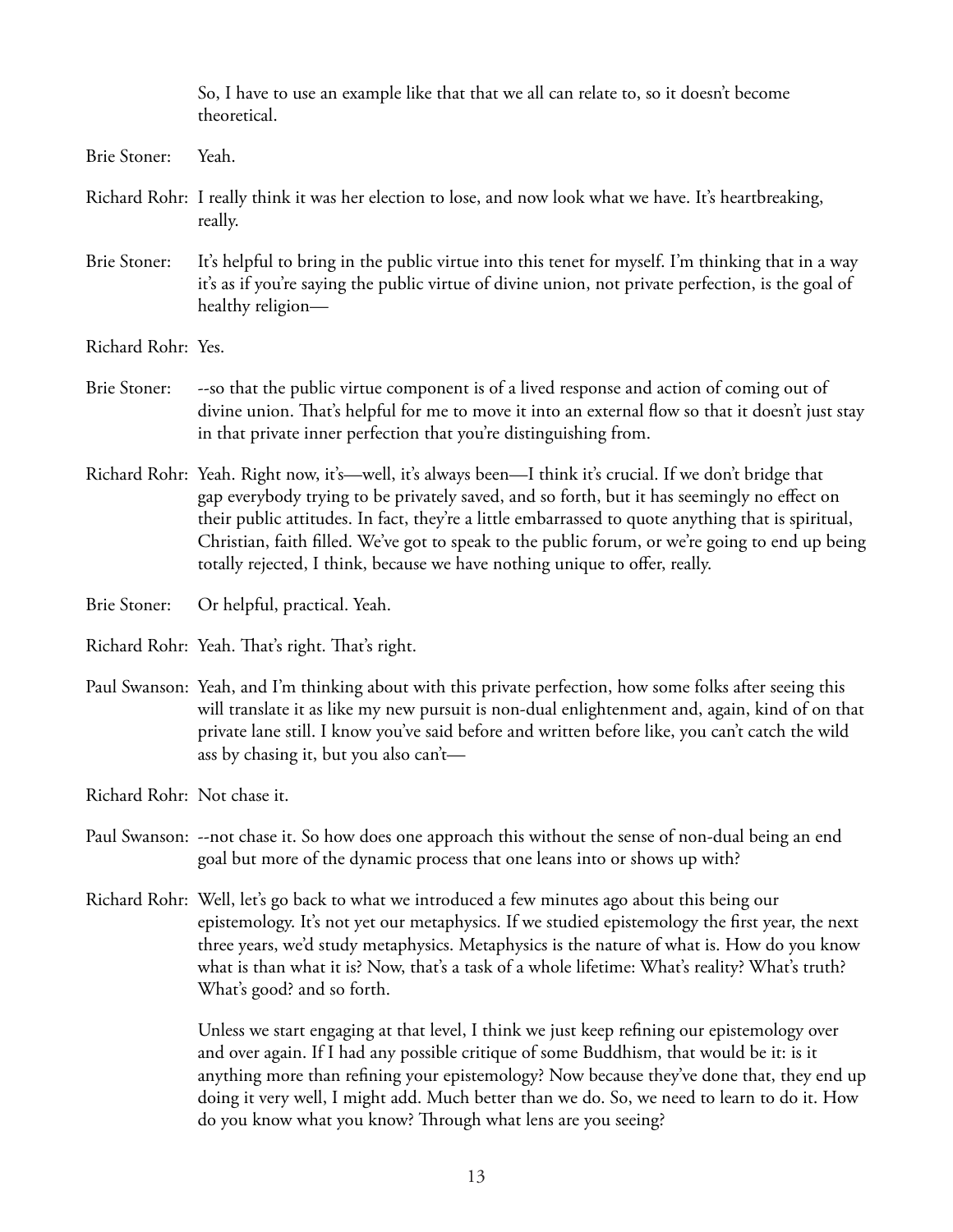We Christians have to get started more seriously on that path, but the goal is finally to exemplify a unified life. The most radical statement of union is with the divine, "I and the father are one." You can't get more radical than that. Then, "I and the neighbor are one. Whatever you do to the neighbor, you do to me." But then Jesus pushes it to the limit, "Not just the neighbor, but the least neighbor: the least of the brothers and sisters."

 Then, the whole message of the divine indwelling is calling you to trust union with yourself. I don't know which comes first. I think it differs from person to person, but I know some degree of union has to be experienced here in me before I have the courage to imagine it anywhere else. Before I can honor the Big Spirit in trees and grasshoppers, I-- Union sees union; union honors union. So, I don't know what bridge you're going to take. You're going to start with God, make the big leap. It's usually pretty superficial if you haven't first celebrated union with at least one other person, or one grasshopper, or one least of the brothers and sisters.

 So, the more common path that I would trust is people who do human love well are ready for divine love, but there are, I have met people who early in life, like little kids who their First Communion is just a magical day for them. They believe it, and they never have doubted it. They floated around for a few days afterwards. They almost start with God, and then they try to love the other unions little by little. Did I speak to what you said?

Paul Swanson: You did. You did it beautifully. Thank you.

Richard Rohr: Thank you.

- Brie Stoner: So, if non-duality then, if we shift our mindset to not think of it as something that we're trying to get to, but rather to see it as how love is changing the lens that we have for reality and ourselves, that as we continue in this transformative work of love, we are being unified to that one reality. We are healing ourselves from the fallacy of the separate self. We are moving into the flow of the Trinity, so that in essence, all of these tenets then become true because it is about this flow, and trust, and path of descent. That this entire journey is one of shifting how we perceive so that we can join in the flow of love better, and more, and more deeply.
- Richard Rohr: Yes. Yes. Yeah. Really, to be seemingly simplistic, I don't think you can love without some degree of non-duality. How could you unless you overcome the split between you and your partner, you and the other? All of our issues, all of our issues—political, social, personal, religious-wise—for their resolution demand some degree of non-duality to overcome unfair, artificial dichotomies and dualisms.

You've heard me say this. Of course, I love language and the roots of words, but diabolos dia, through; bolos, ballein, means to throw—so the diabolical is when things are thrown apart. We live in a world where everything is thrown apart. In that sense, everything is diabolical unless some people come along who reunite it, in their mind, in their heart, and say, "Those two are not separate—those two races, those two religions, those two people."

 Gee, you could take all of the sacraments, all seven of them. Marriage being the most symbolic, you know, "You are not two, you are one." Don't separate it. Penance, saying you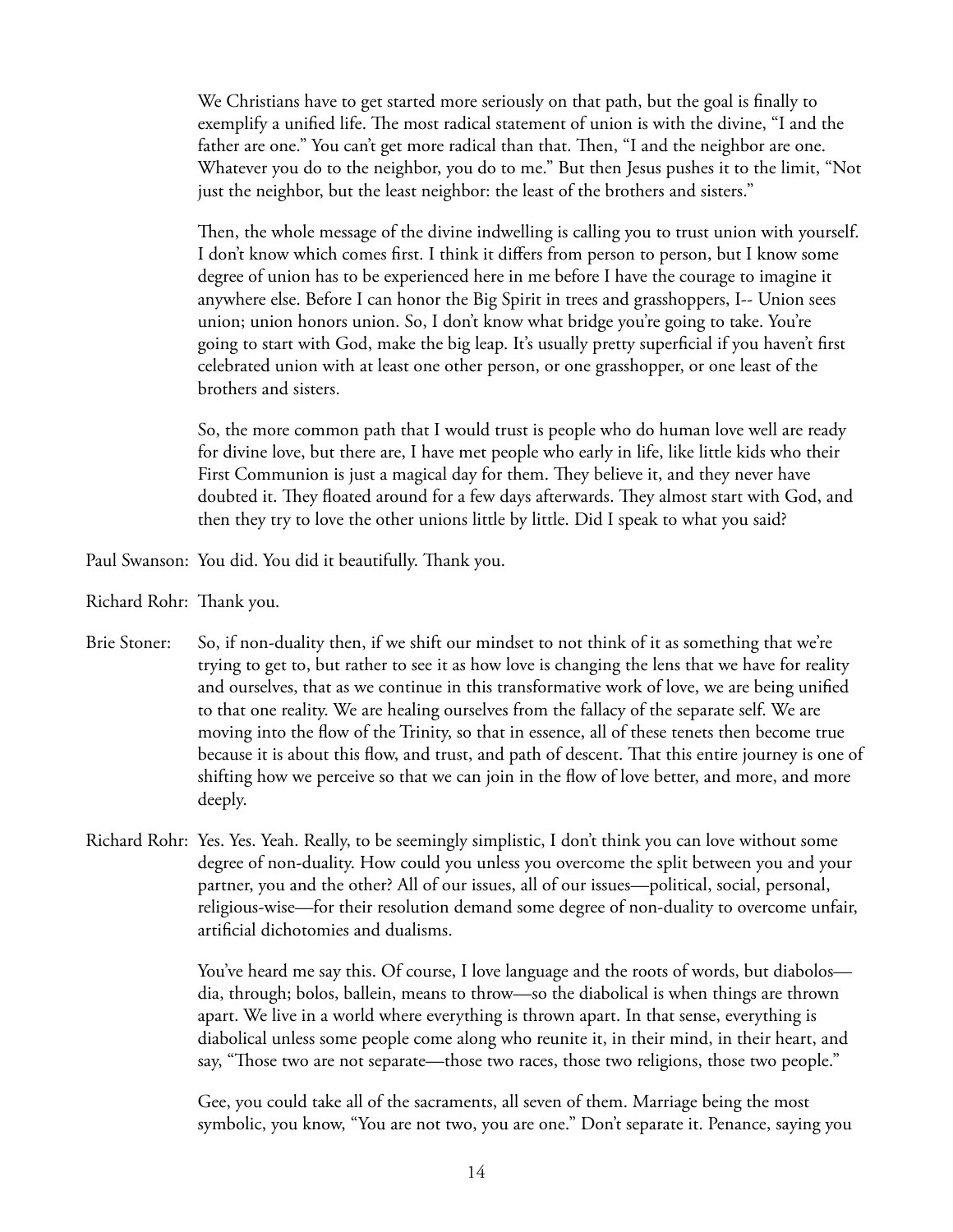are not separate from your sins. Learn from them. They're forgiven but learn from them. The Eucharist itself, of course, which you rightly call Communion. But go down the line. It's always overcoming splits to experience wholeness, to be whole and, therefore, to see wholeness over there.

- Paul Swanson: Mm-hmm (affirmative). Thank you, Richard, and I'm thinking now of, knowing that we have a lot of listeners who are in their first half of life, how do you recommend that someone in that first half of life approach this tenet of non-duality and not try to bypass into some of what you have called, like, second-half-of-life spirituality? What kind of guidance would you offer those in their first half of life?
- Richard Rohr: Good question. In the practical order, it's going to amount to not being jerked around by your hormonal, emotional life, which is overly invested in your younger years. God probably gave it to us to give us a kick in the pants, to get us started, and passionate about something, zealous about something. But that's why Meister Eckhart says, "Detachment, detachment, detachment."

 So start practicing already in your twenties and thirties a non-identification. Cynthia speaks of that so much. A non-identification with your own feelings, your own zeal, your own righteousness, your own self-image, your own group, and you will see the fruits of it by the middle of life. You will be a Pontifex Minimus. You'll be a little bridge builder. [laughter] I never said that before.

- Brie Stoner: I'm making a tee shirt.
- Paul Swanson: That's great.
- Richard Rohr: There are four major splits from reality that we all have made, I think it's fair to say that, in varying degrees, to create our false self. If you remain split in regard to even one of these, you haven't fallen into the beauty and goodness of the True Self.

 First of all, we split from our shadow self, which we talked about earlier in the week, and pretend to be our idealized self. That split has to be overcome. That was the meaning of confession of sin. seeing your shadow. So, these aren't new psychological ideas. They had old language.

 Secondly, we split our mind from our body and soul, and live in our minds. That's what most mature religion understood, and why they encouraged some form of meditation, to get away from that idolization of thinking that led to the low point in Western philosophy, "I think, therefore I am." "No, you are not your thinking," the mystics and saints would say.

 Third split. We split from death and try to live our life without any death. There's Ernest Becker again, The Denial of Death. Let's just live comfortably. Let's try to maintain our beauty, which you only have for a while. Enjoy it, you young people. [laughter] It's very lovely while you have it. Slowly surrender to the inevitability of death, and that whatever this embodiment is, as I presently know it, is not going to last forever. So, you've got to find the life on the other side of death now. You can't wait until you die. Once you know, then, "What did I ever lose by dying? It's okay."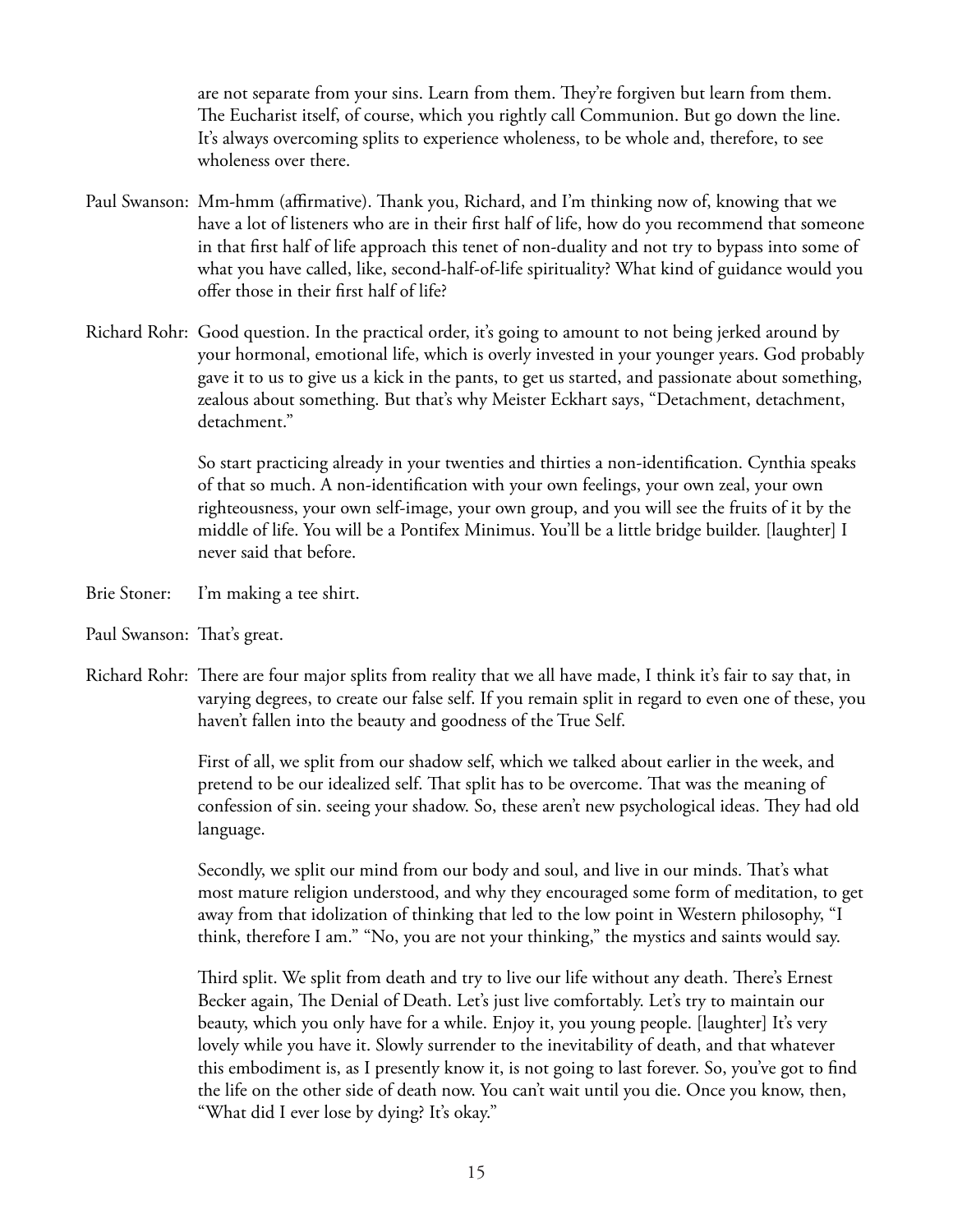Fourth split. We split ourselves from other selves, and try to live apart, superior, and separate. Now, if you achieve all of those, which a lot of people do, that's almost their job in the first half of life—deny their shadow, deny their intimate connection with other races and religions or people, run from death—it's almost impossible to have authentic religion because you can't experience union with God at any depth. You can be religious in some sense, but you won't be holy. And do remember we're real lucky in the English language that the words "whole" and "holy" are clearly the same word. Now, in Spanish, too, santo is "healed"?

Brie Stoner: Sanidad. They have the same root.

Richard Rohr: Roots, yeah. Sanidad means healed, right?

Brie Stoner: Yeah.

- Richard Rohr: Yeah. So, there was this deep recognition in language, yeah. I like to make it that explicit, and then people know we're not talking theory. We're talking about very real journeys, very real surrenders, and recognitions. Yeah.
- Brie Stoner: That's so helpful because—

Richard Rohr: It is. It is.

- Brie Stoner: --as we've been journeying through each of these tenets and wanting to end each of them by asking, "How do we practice this one?" I feel like you've already in a way given us a way to practice his tenet because you're pointing us to these four ways that we tend to split, these four ways that we tend to split off and split apart, to pay attention to them, to look at each of those four tendencies that we have, and to move with God into a healing and wholeness and a whole-making process where we can be brought back together into union in each of those four ways.
- Richard Rohr: Perfect. Thank you. Thank you for understanding. Nothing satisfies me more. It's always toss and catch, pitch and catch. When someone catches it, the message is real. Until that incarnation happens, it's just hanging out there. That's been my great gift to have people like you around who, wow, not just catch it, but appreciate it, and to know why it matters because a lot of people don't. They're good people, but this is when Jesus talks caught up in the worries of this world, the other three kinds of soil, that they don't have time to know why this matters, often until the end of life, hospice workers tell me. Sometimes, they put it off until the last five months, five days, even five minutes, to finally say, "Oh, my God, all that mattered. Now, I'm going to surrender to union. I have no other choice except to put myself in the hands of love," and according to the hospice workers I've talked to, and I mean this, they say, "Most people do, at the very end."

Paul Swanson: Wow.

Richard Rohr: Good to hear. Hope so. But they could have had a much happier life if they'd done it earlier. I got to complain a little bit.

Paul Swanson: I mean that's such a great invitation for us in the first half of life to begin now. So, thank you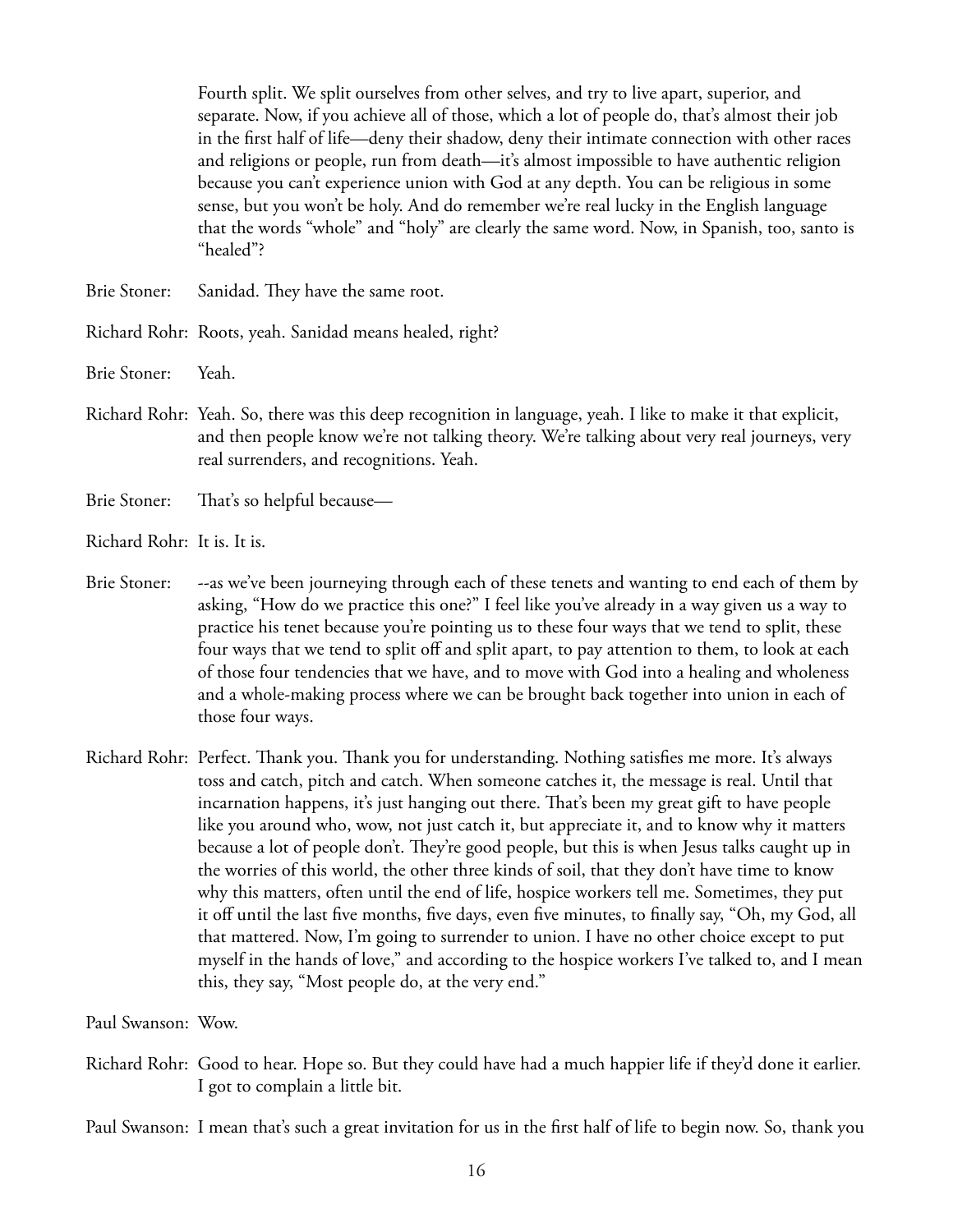so much for offering that. Should we turn to some questions from the voicemails?

Richard Rohr: Yes. Please do. Please do.

- Unknown Speaker: So, my question relates to principle seven, which is our non-duality being the highest level of consciousness, and what I'd like to ask, Father, is can you possibly cast a vision for what you see as a correspondent, creative orthopraxy for common good that relates to this Alternate Orthodoxy? So many of the models created by church worlds still maintain a vertical or an acceptable dominant posture of privilege when assisting those deemed underprivileged. So, I'm looking for your creative or prophetic imagination around what you see as a democratic society of people that really are more horizontal, are truly living with and for each other?
- Richard Rohr: Thank you. You know because non-duality—I and the Father are one; I and the neighbor are one—is such a high goal, you ask for a practice. and I think that's right on, you have to practice acting as if. At the beginning, it'll almost feel like pretending. It won't feel like experiential knowledge yet. Like when we go to communion at the Eucharist. Well, okay, I'll receive this. It's a nice little blessing for me. But it really takes a whole lifetime to gradually sink into the level of cellular knowledge.

 So, my advice would be act as if you're one with God. Act as if you're one with yourself, and don't allow the splits to define you. Act as if you are one with your neighbor. Act as if you are one with the trees and the sky because most Christians think of that as Paganism or animism, we used to call it. So, they're afraid to go there. Well, I mean we created put-down words like "tree-hugging." Well, I'm encouraging tree-hugging. [laughter] Yeah. Act as if, and you will soon know as if, that it wasn't wrong to embrace this beautiful tree, or anything else.

- Brie Stoner: I love that she brought up prophetic imagination in relationship to this final tenet because it seems like what this whole path of kenosis, of self-emptying, of love manifesting, incarnating, is also its intention with unknowing, and unsaying, and undoing—
- Richard Rohr: That's right. That's right.
- Brie Stoner: --in a way the unhelpful, and unhealthy, and dominant systems of how things are done. So, there's a tension between that unknowing and unsaying, and moving into emptiness so that we can actually move into the potentiality of God manifesting something new in our time, through us, as us, that we can't-- Who is it? Is it Einstein who says that we can't solve a problem at the consciousness that created it?
- Richard Rohr: That's right. That's a great line.
- Brie Stoner: Isn't that amazing?
- Richard Rohr: Oh, it's great. Did I let you finish it because they should hear that?
- Brie Stoner: Yeah. That "problems can't be solved at the level of consciousness in which they were created."
- Richard Rohr: There you go.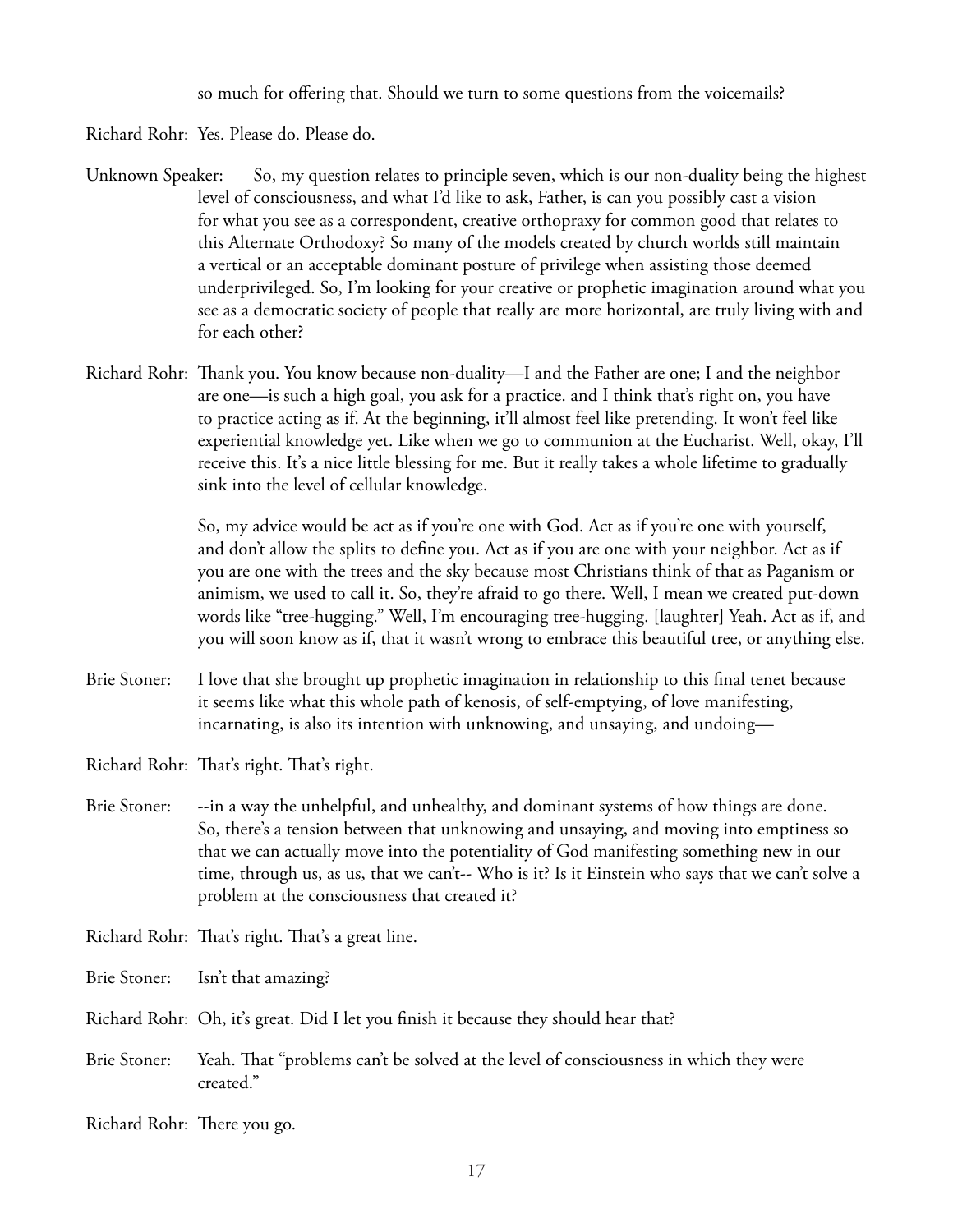Brie Stoner: So in a very real way, I think we have an opportunity as contemplative creatives to move into the problems of our world knowing that we're not going to be able to solve them together, these urgent crises that we're facing. We're not going to be able to solve them together at the same consciousness at which they were created.

Richard Rohr: That's right.

Brie Stoner: So, what a holy invitation for us.

Richard Rohr: Yes. Invitation.

Paul Swanson: As I'm hearing both of you, part of what landed for me was that acting as if, and this unknowing and undoing and creative potentiality, it reminded me of almost this sense of cultivating the good soil and allowing things to grow that you may not otherwise have known were possible.

Richard Rohr: Perfect. Yep, yep, yep. Thank you.

Paul Swanson: Thank you. All right. Next question.

Daniel Kwenshe: My name is Daniel Kwenshe of the 2020 Cohort. My question is about the theme number seven: non-duality is the highest level of consciousness. In particular, my question to Richard, Brie, or Paul, is for them to reflect on my sometimes all too frequent discouraging feelings of failure with my being impatient or otherwise unloving to my spouse, in particular, but others too.

> In the context of the wonderful and saintly people we read about in the Living School, do you have, or have you had similar feelings, and what do you do as a practiced response? Thank you.

- Richard Rohr: Since he gave you two permission to answer, please take the lead.
- Brie Stoner: I'm laughing only because of course I know what you're talking about. I think we all do. One of the things I have loved about this season, Richard and Paul, is how much perfectionism has come up.

Richard Rohr: Yes.

Brie Stoner: And it's even in this tenet: private perfection is not the goal. It's not about perfectionism, understood as that non-human, never making mistakes, never failing those you love, never having to say, "Yeah, I really screwed that one up, and I'm sorry."

> So, I think what your question is inviting us to do is re-think, reconsider, and reframe nonduality to include our imperfection. It's not that we get to non-duality when we're perfect, we arrive in a non-dual stance when we can hold our imperfection with love and tenderness and still see divine union somehow mysteriously manifesting through even our mistakes.

 I feel like even this week, there have been moments, Paul, where you have mirrored back love to me after I do something stupid. This is a small example, right? But the gaze that you have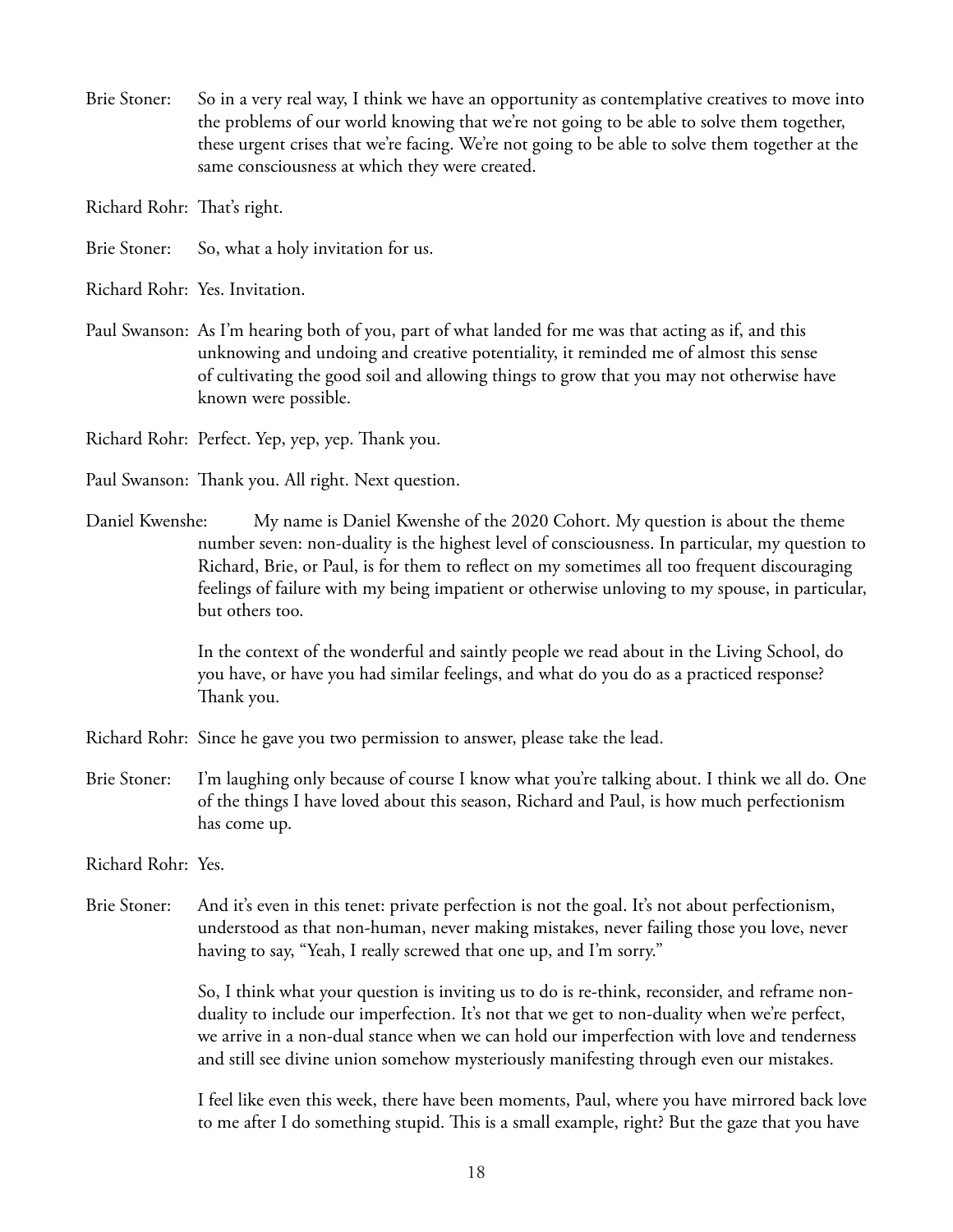of full acceptance as a friend allows me to continue to relax my boundaries and edges that hold me in that separate idea that I'm not capable of union. I'm not capable of non-duality. God couldn't possibly incarnate as this mess.

Paul Swanson: That's very kind to hear. I think for me the school of love has been my greatest spiritual teacher, particularly in my relationship with my wife, Laura. When I am impatient with her or speak out in a way that is unkind or unloving, the way that we've been able to playfully acknowledge that has been so helpful to not have like this tight reign of like, "I messed up, and I'm blaming you," or as in that glass incident spoken of earlier, but just to be able to play with the hurt feelings at times so that they don't become something we can't talk about.

> For us, it often starts with a playfulness and then leads into a deeper conversation that kind of jolts us out of holding one another up to this sense of what does it mean to be the perfect married couple. We have to relax and allow ourselves to fall and laugh at ourselves before sometimes we can reengage into the seriousness of the school of love.

- Richard Rohr: Wow. You know a terrible thing has been done to our generation in this phenomenon we call post-modernism, that almost what it means to be educated is to be a critical thinker. Translate that an antagonistic thinker. To point out the opposite.
- On the road, I almost feel like I'm sort of lucky I'm getting old because public discourse, especially with young people, and they don't know they're doing it, but the first hot shot will point out how this book shows that that's an overstatement, and now I've regained control of the ball. Please don't be offended by this, but even one person told me who'd listened to our first set of podcasts, said, "Oh, Brie and Paul are just fawning over you." And I hope you're not, but what it means to have a critical mind is to be critical.
- So, when you love something, people are a little embarrassed by it. They're a little embarrassed by appreciation, gratitude. I got to show that I went to college, and the way I show I went to college is by picking, dismissing. For the last four years, or so, it's been the first question in every question-and-answer session. It's the hand that's waving the wildest is always, "Well, I'm going to one-up you and show you why what you just said is not always true. They don't realize what they're denying themselves, you know? Can't you just appreciate it a little bit before you depreciate it?
- This is no small thing. It's the nature of the Western mind now, and I think it's why we're so angry, because you can't live in a dismissive, depreciating mind all day to prove how smart you are, how clever you are, by putting down anybody's thesis about anything, anything. They do that to one another, and now fortunately, I've had many by the third day of a retreat or conference who would come up and quasi-apologize because they get what they're doing, but some don't. They just write you off as a patriarchal pig, or whatever, or a Catholic, or a white man, or a pick your category. But once you find your way to dismiss, and then you can see the ego sitting there with smugness, "Gotcha!"

Paul Swanson: Starting with the no instead of the yes.

Richard Rohr: Starts with no. We speak of these "gotcha" moments. Liberal people are notorious for this. It's just I've regained my authority, and they particularly do it in relationship to spiritual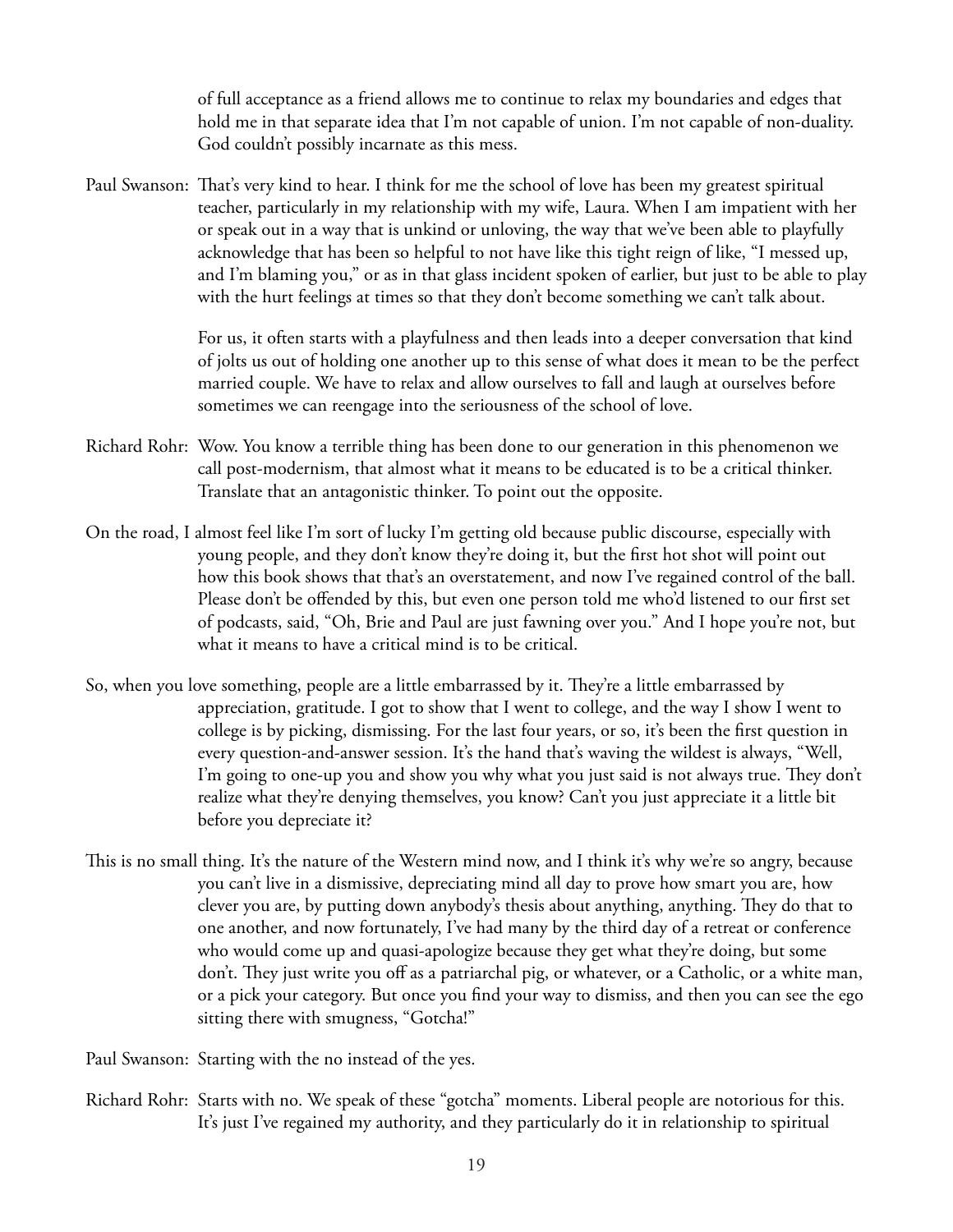truths, which are trying to take away some of that smugness. I can see why initiation rights were necessary, particularly for the male in history because that's the normal path of the male, but now it's the path of the female too, "I got to show I'm smarter than the teacher," and you probably are in this case, but you're going to end up very dumb if you go through life just shooting down every new possibility as, "Well, I read a book that shows that isn't always true." Okay. Did I say it's always true? Usually, I try not to, but I guess I sound like that sometimes. You hear what I'm saying. It's monumental now.

Brie Stoner: Yeah. Well, and especially—

Richard Rohr: It's killing us.

- Brie Stoner: --in relationships. What I hear you saying is that we're conditioned to, in relationships, to pick each other apart, to not forgive, to kind of have a tendency to hold these things over each other, which results in that ongoing separateness.
- Paul Swanson: To not overcome the split that we had just talked about.
- Brie Stoner: Yes. Exactly. So, that's a beautiful invitation for us to pay attention to how that's happening in our relationships and move toward wholeness in ourselves and with each other.
- Richard Rohr: Then, I'll get these people and these letters, who will preface it by three different, "Please correct me if I'm wrong. I might have misunderstood you, but you're not saying--" They'll even do that in private on the edge of the room to save you any possible embarrassment. I don't want to dismiss the need for a critical mind. I need people to criticize me, but you can see the two ways of doing it. One, I've exposed you publicly and regained status in the group; the other, eager to maintain both of our dignities by saying it personally. How are we going to teach this to a world that really doesn't understand it anymore? Because it's all about winning. That's the American remaining philosophy of life: I win, therefore I am.
- Brie Stoner: Power over. It's power over, instead of power with.
- Richard Rohr: I win, therefore I am. I win the conversation. I win with the more rude vocabulary. I win by speaking loud. They've proven that in studies. The senator that speaks loud is taken as the one who has truth. Oh, God, it's probably just the opposite, you know?
- Thank you for letting me tack this on the end because it's huge. It's really huge, The failure of public discourse. I know, Brie, you're helping other people trying to address this in American culture. I hope we can. How do you unlearn aggressive discourse, which is really violent discourse? Yeah. [music]
- Paul Swanson: Thank you, Richard.
- Richard Rohr: Thank you.
- Paul Swanson: And that's it for today's episode of Another Name for Every Thing with Richard Rohr. This podcast is produced by The Center for Action and Contemplation thanks to the generosity of our donors.